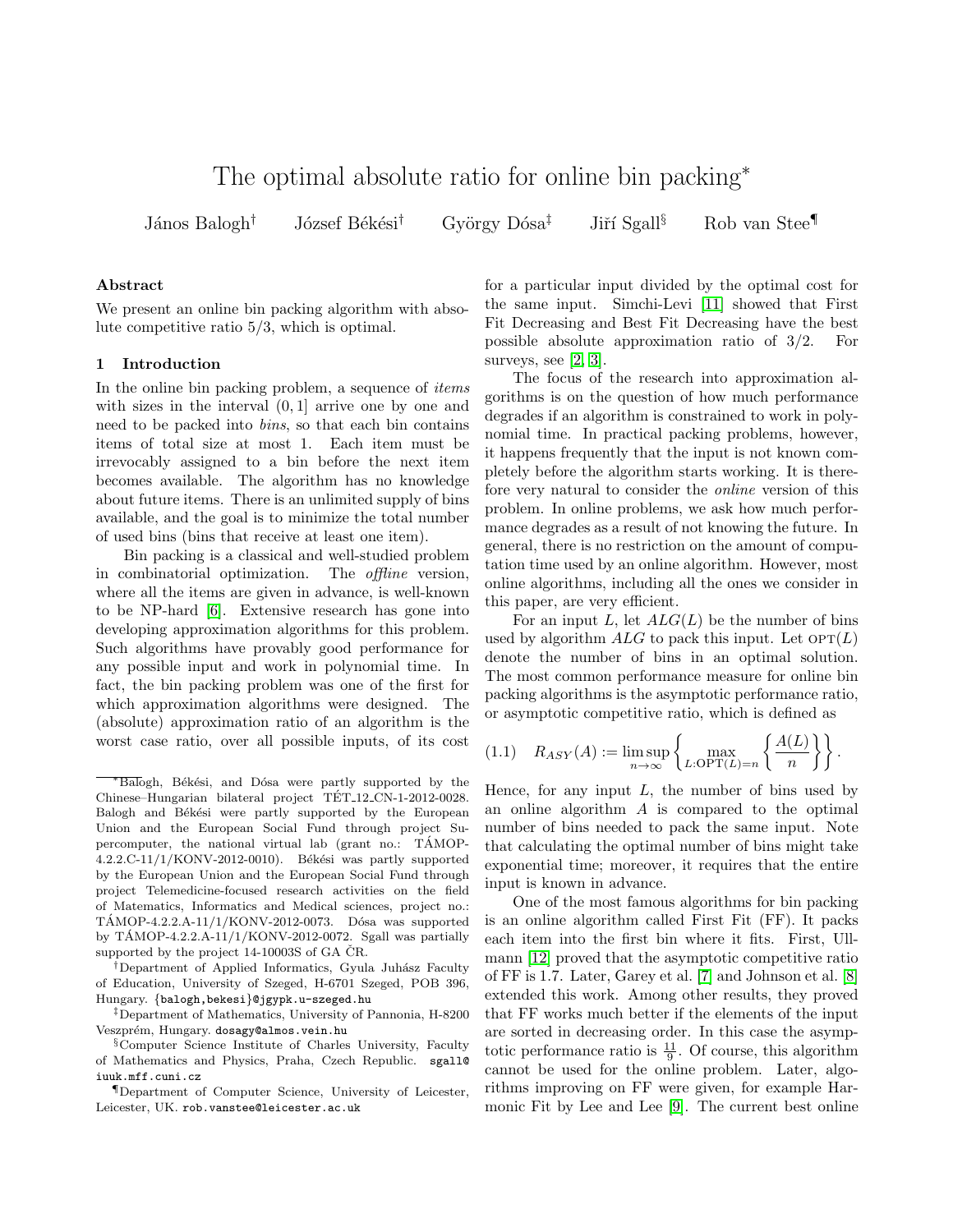algorithm was given by Seiden in 2002 [\[10\]](#page-13-8), it is based on the idea of Harmonic Fit and it has an asymptotic competitive ratio of 1.58889.

Van Vliet [\[13\]](#page-13-9) proved that there is no online algorithm with asymptotic competitive ratio below 1.54014. Recently this was improved to  $\frac{248}{161} = 1.54037$  by Balogh et al. [\[1\]](#page-13-10).

Definition [\(1.1\)](#page-0-0) focuses on the long-term behavior of online algorithms. For small inputs, the relative performance of an online algorithm might be worse than the asymptotic performance ratio suggests. If we want to have a performance guarantee relative to the optimal solution for every possible input, we need to consider the absolute competitive ratio, which is defined as follows:

(1.2) 
$$
R_{ABS}(A) := \sup_{L} \left\{ \frac{A(L)}{\text{OPT}(L)} \right\}.
$$

The absolute competitive ratio of FF was only recently determined to be 1.7 (equal to the asymptotic ratio) by Dósa and Sgall [\[4\]](#page-13-11). Afterwards, the absolute competitive ratio of Best Fit (BF), which packs each item into the bin where it leaves the least amount of space unused, was also shown to be exactly 1.7 [\[5\]](#page-13-12). Before our work, 1.7 was the best known absolute competitive ratio of any algorithm. There is a simple lower bound, consisting of only 18 items, which shows that no algorithm can be better than 5/3-competitive. This folklore result is included in Section [2](#page-2-0) for completeness.

The natural question is then whether an algorithm with better ratio than FF or BF exists. In this paper, we answer this question in the affirmative by presenting an online algorithm with absolute competitive ratio 5/3.

To give some intuition, consider the worst case for FF which is given by instances of the following form. The input starts with  $10k$  items of sizes very close to  $1/6$ (for some integer k). FF packs these items into  $2k$  bins. Then,  $10k$  items of sizes very close to  $1/3$  arrive. These items are packed in pairs into  $5k$  bins by FF. Finally,  $10k$  items of size slightly more than  $1/2$  arrive, that FF packs into individual bins. In the end,  $FF = 17k$ , while the items can be packed into 10k bins.

In these instances, it is notable that all bins used by FF are relatively full, apart from the last 10k bins. In our algorithm, we try to avoid the bad situation where, at the end of the input, the algorithm has to open many new bins that are only half full.

Definitions. The level of a bin is the sum of the sizes of the items in it. A bin is called a  $k$ -bin if there are exactly k items packed into it. A  $k^+$ -bin contains at *least* k items. Items of size more than  $1/2$  are called large, others are called small. At any time during the execution of the algorithm, a bin is called open if it can

be used to pack later items. Let  $T$  denote the total size of the items.

Idea of the Algorithm. The main idea of our algorithm, which we call Five-Thirds (FT), is to use FF whenever possible, but try to avoid long sequences of 2-bins. It can be shown easily that  $3^+$ -bins are generally fuller than 2-bins, and this compensates for 1-bins that are only half full at the end. However, 2-bins are problematic, since they may be only about 2/3 full on average. Therefore, whenever FT is about to put an item into any bin that has one item so far, it will from time to time put such an item into a new, empty bin instead, creating a special bin which is specifically reserved for a large item; no other item will be packed into it.

Since it is possible that no large items arrive after all, FT needs to be conservative about creating these special bins, since they are initially less than half full. In fact, we need to be extremely careful about the conditions for creating new special bins, in order to be able to deal with any possible input.

Overview of the Analysis. In Section [3](#page-2-1) we present the algorithm FT and some basic properties of the produced solutions. The analysis of FT then splits into three main cases. A major difficulty in all cases is that there may exist a single non-special 1-bin that has an item of size less than  $1/2$  (e.g., if this item arrives near the end of the input and is followed only by large items that do not fit with it). This complicates both the sizebased and the weight-based analysis methods that we describe below.

If no special bin is ever created, FT behaves as FF throughout, and (due to our conditions for creating special bins),  $FF$  is  $5/3$ -competitive in this situation (Section [4\)](#page-5-0). This case is relatively easy, but note that it includes the instances that prove the tight lower bound. The main technical difficulties occur in the next two cases.

If there exists a special bin that does not contain a large item at the end of the input (Section [5\)](#page-5-1), it means that all large items in 1-bins are relatively large, since FT always puts large items in existing special bins and special items in existing 1-bins with large items if they fit. For this case, we use a size-based analysis: essentially, this boils down to showing that the bins of FT are on average at least 3/5 full. The way of proving this depends on how many 1-bins there are compared to the number of special bin. At the end, some small cases need to be examined in great detail to get the desired result.

Finally, if all special bins have large items (Sec-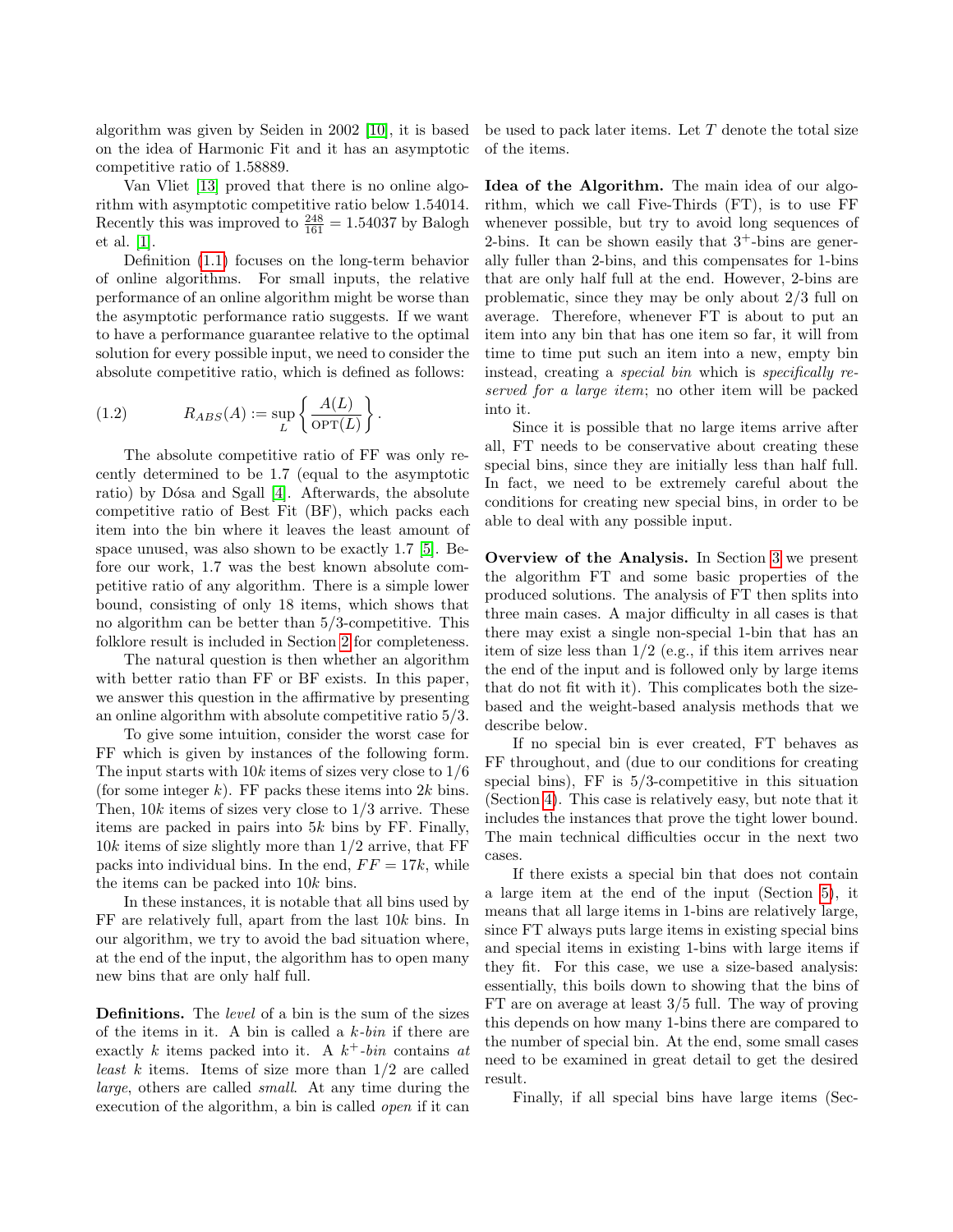tion [6\)](#page-8-0), it means that these bins are relatively full. For this case, we use a weight-based analysis. Each item is assigned a weight which is a measure for how much space this item needs in any packing. In order to prove an upper bound of  $5/3$  instead of 1.7, we had to modify the weight function used by Dósa and Sgall [\[4\]](#page-13-11). The idea is that each optimal bin has total weight packed into it of at most 5/3, whereas FT packs an average weight of at least 1 per bin, immediately implying the desired result. Proving this requires a significant amount of work and hinges on the precise conditions for creating special bins. In the end, the weight-based analysis leaves one case open, where only one special bin is created; for this case, we use size-based arguments again.

# <span id="page-2-0"></span>2 Lower bound of 5/3

First, 6 items of size 1/7 arrive. If they are packed in more than one bin, the competitive ratio is at least 2 and the input stops.

Otherwise the 6 items are packed in a single bin. Then 6 items of size  $1/3+\varepsilon$  arrive for some  $\varepsilon \in (0,1/42)$ . They do not fit in the first bin. If they are packed into four or more bins, the competitive ratio is at least 5/3 and the input stops.

Otherwise the only possibility is to pack the 6 items of size  $1/3+\varepsilon$  into three bins, two per bin. Then, 6 items of size  $1/2 + \varepsilon$  arrive. These items must be packed into 6 separate new bins, for a total of 10 bins. However, the entire input can be packed into only 6 bins with one item of each size, proving the lower bound.

# <span id="page-2-1"></span>3 The algorithm

At each time, FT maintains a partition of open bins into a set of special bins and a set of regular bins. A regular bin can become a special bin, but any special bin stays special until the end of the instance (it may become a completed special bin). Furthermore, the following invariant holds.

INVARIANT  $3.1.$  A special bin holds exactly one item smaller than  $1/2$  (which is called a special item) and at most one other item, which must be large. A special bin with one item (the special item) is open and a special bin with two items is completed.

Thus, special bins that have only one item are specifically reserved for large items that may arrive later, and will not receive any other item. A special bin can be created in three ways, all of which we later use in our algorithm: (i) a regular bin with a single small item can be declared special, (ii) upon creating a new bin with a small item, this bin can be declared special, and (iii) when packing a small item in a bin with a single large item, this bin can be declared special.

Regular bins are always open and can receive any item (which fits, of course).

Let s denote the number of special bins.

DEFINITION 3.2. A regular  $2^+$ -bin is called good if at least one of the following conditions holds:

- it has level at least  $5/6$ ,
- it contains a large item, or
- the total size of its first two items is at least  $3/4$ .

A regular 2-bin is called critical if it is not a good bin. A regular 2+-bin is called interesting if it does not contain a large item.

All types of good bins will be straightforward to analyze, as we will see. It is easy to see that a good bin stays good and regular if more items are packed into it. On the other hand, only 2-bins can be critical. Hence, a bin can become critical (only) when the second item is packed into it, but a critical bin loses this property if the bin receives a third item later.

Ordering. Our algorithms will open bins one by one. Whenever we speak about first, last, next bin (etc.), or when we consider an ordered list of bins, we will always be referring to the order in which bins were opened by our algorithm.

Matching. In our analysis, we will often consider pairs of bins, where each pair will have a total packed size strictly more than 1. We will say that the bins of such a pair are matched to each other.

One type of matching is done by FT itself. This matching additionally guarantees that the matched bins have large total weight (see Section 5 for a definition of the weights). Whenever this algorithm creates a special bin, it will immediately be matched to an existing critical bin, which is not yet matched to any special bin. To be precise, we always use the last such critical bin. In the algorithm, as a necessary condition for creating a special bin we require that such a critical bin exists, so the matching is well-defined.

As we mentioned above, a critical bin can stop being critical, but if it was matched to some special bin it will remain matched.

A detailed description of the algorithm FT is shown in Figure [1.](#page-3-0) In Step 2, we decide whether we should create a new special bin or not. First we check what FF would do with the current item, while "hiding" the special bins from FF. That is, FF makes its decision based only on the current sequence of regular bins and the item a.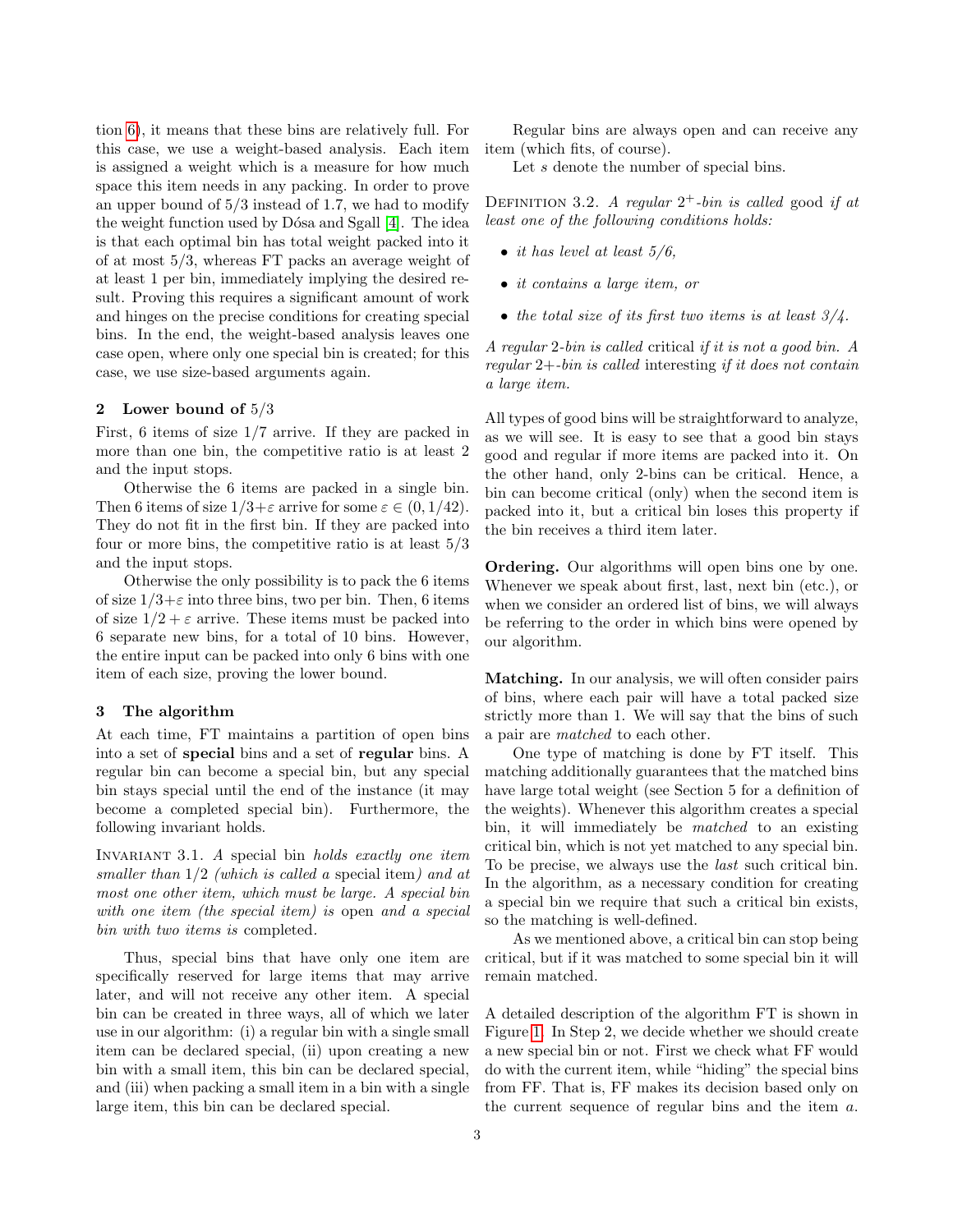For each item  $a$  of the input, do the following:

- 1. If a is large, pack a by FF into the collection of all bins (or into a new bin if it does not fit anywhere).
- 2. Otherwise, let B be the bin that FF would pack a into if the collection of existing bins were restricted to the regular bins. (B is possibly a new bin.) If after packing a into B, there are at most max $(3, 4s + 1)$ interesting bins, or  $B$  is not critical, or no unmatched critical bin exists, pack the item into  $B$ .
- 3. Otherwise, if before packing a there exists a regular 1-bin with a large item where a fits, pack a into the first such bin  $B'$ ; declare  $B'$  to be a special bin where a is the special item. Match the special bin to the last unmatched critical bin.
- 4. Otherwise pack a into a new bin B''. Let b be the only item previously packed in B. If  $a \leq b$ , let B'' be a special bin while B remains regular. Else, change B to a special bin and let  $B''$  be regular. The single item packed into the special bin is a special item. Match the special bin to the last unmatched critical bin.

## Figure 1: Algorithm FT

The bound  $\max(3, 4s + 1)$  means that after a slightly irregular initial phase, roughly every fifth time that FT opens a new bin, one bin (the new one, or an existing one) is turned into a special bin instead (but only if all the conditions are satisfied, of course). See below for an example.

If the bin  $B$  used by  $\overline{FF}$  is acceptable (that is, one or more of the conditions listed in Step 2 hold), then we pack the new item into B in this Step. If a new special bin is created, this is done in Step 3 or in Step 4.

In Step 3, note that  $B' \neq B$ , because B' is not critical and B would be critical if a were packed into it. In fact,  $B'$  comes after  $B$ , because  $a$  fits in  $B'$  but FF did not suggest it. Regarding Step 4, note that item b is indeed unique: if  $a$  would have been packed into  $B$ , we know by Step 2 that  $B$  would have been critical; in particular,  $B$  would have been a 2-bin. Hence,  $B$  must have been a 1-bin before.

An item always gets packed in Step 2 (by using FF) if the bin  $B$  proposed by  $FF$  does not become critical after packing a, e.g., if a opens a new bin. Moreover we do not make any special bin as long as there are at most three regular bins. The earliest possible time that a special bin could be created is when  $FF$  would create the fourth regular  $2^+$ -bin, it is a critical 2-bin, and another critical bin already exists (among the three existing regular bins). After creating the first special bin, we allow at least  $4s + 1 = 5$  regular bins in total before possibly creating another special bin.

It is possible that it takes much longer for the first special bin to be created, and there are not always four regular bins between two successive special bins (or two regular bins between the first and second special bin).

As an example, it could happen that first, a large number of non-critical regular (but interesting) bins are

<span id="page-3-0"></span>opened. Then, a bin  $B_1$  becomes critical by receiving its second item  $a_1$ . At this point, no unmatched critical bin is available, so still no special bin is created. For the next item  $a_2$ , a new bin  $B_2$  is opened, and it is turned into the first special bin when item  $a_3$  arrives (which is packed into its own new bin  $B_3$ ). The bin  $B_2$  is matched with  $B_1$ . Item  $a_4$  is then packed into  $B_3$ , making it critical, but not special, because again no unmatched critical bin exists. Then, another bin  $B_4$ is opened for item  $a_5$ , and it is turned into the second special bin (matched with  $B_3$ ) when the next item  $a_6$ arrives (which is packed into its own new bin  $B_5$ ). In the end, the special bins  $B_2$  and  $B_4$  are separated by only one regular bin in this example.

<span id="page-3-1"></span>Lemma 3.3. All items in regular bins are packed by the FF rule. More precisely, if we remove all the items packed into special bins from the instance and run FF on this instance, we get the same packing as in the regular bins of the original instance.

Proof. It is sufficient to show that any item a packed into a regular bin A does not fit into any previous regular bin. Inductively, we can assume that all previous items are packed by FF. If a is packed in Steps 1 or 2, it is packed by FF into a regular bin and the claim follows. In Step 3, no item is packed into a regular bin.

It remains to handle the case when a is packed in Step 4 and  $a$  is packed into a new regular bin. In this case, FF packs  $a$  into  $B$  which contains a single item  $b < a$ , and FT makes B a special bin. Since FF packs  $a$  into  $B$ , it follows that  $a$  does not fit into any bin before B. Now consider any regular bin C after B and an item  $c$  in  $C$ : Since  $c$  does not fit into  $B$ , we have  $1 < b+c < a+c$  and thus in turn a does not fit into C, so a indeed does not fit into any existing regular bin.  $\blacksquare$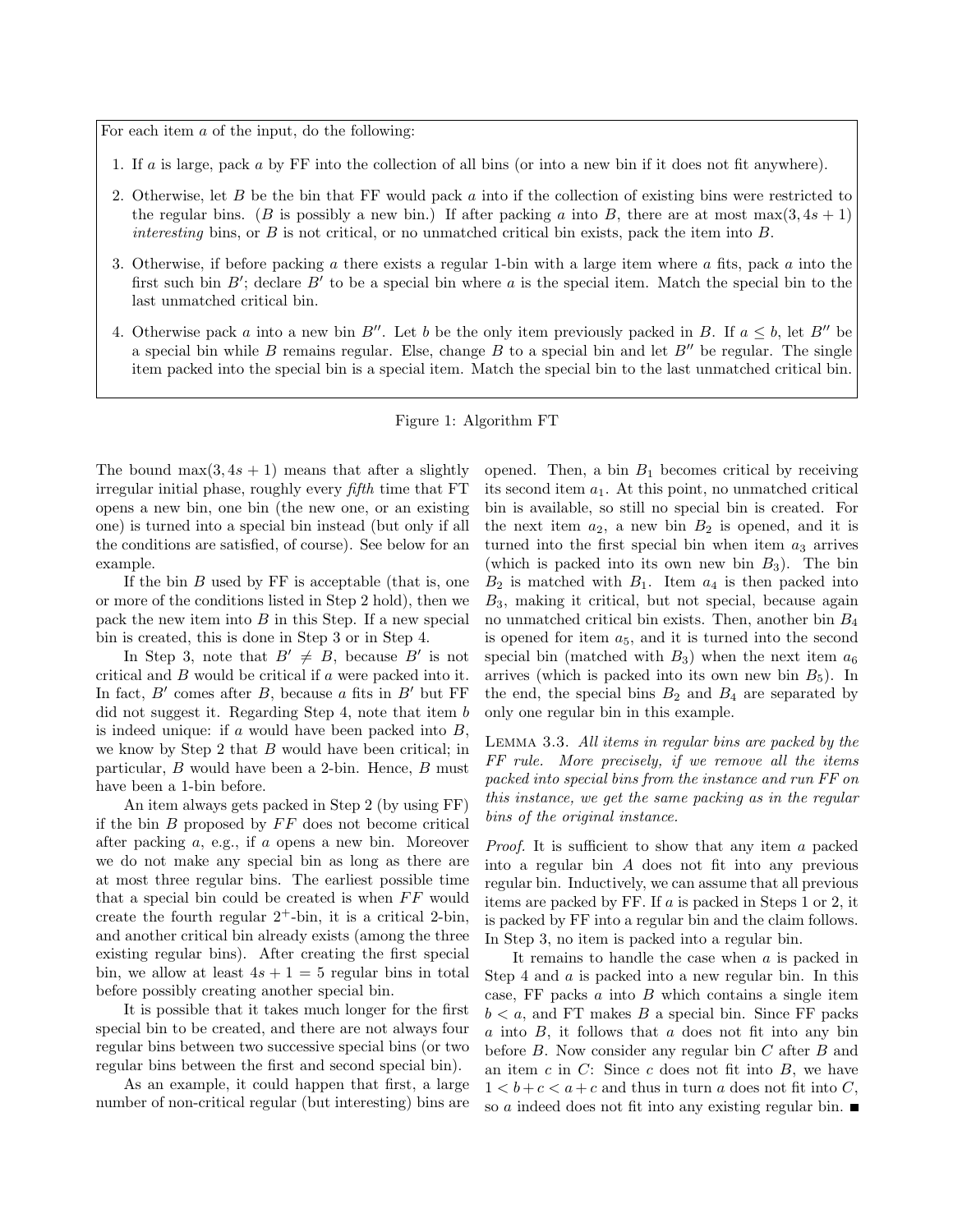<span id="page-4-0"></span>Lemma 3.4. At any time when FT creates a special bin, each regular bin except for one either has a large item, or it is interesting and will remain so until the end of the input.

Proof. Consider a time when FT creates a special bin, say when item a arrives. This means that FF suggested to pack item  $a$  into a regular 1-bin  $B$  with a small item  $b$ , making it critical. Bin  $B$  can only have been opened at a time when b fit in no earlier regular bin by Lemma [3.3,](#page-3-1) so all preceding regular bins are more than half full. In particular, all preceding regular 1-bins contain a large item. All regular bins that were opened after  $B$  was opened and while  $B$  was still a 1-bin (if any) contain a large item, and are therefore not interesting. Therefore, when item  $a$  arrives, all of the existing interesting bins precede B, are more than half full and cannot receive a large item later, so they remain interesting until the end of the input. Bin B itself and the new bin opened for a are not interesting at this time, but one of them is made special.

For the analysis, we assume that there exists an input L for which  $FT(L) > \frac{5}{3}$ OPT(L). We fix L and abbreviate  $FT(L)$  by  $FT$  and  $OPT(L)$  by OPT. Because  $FT$  and OPT are integers, our assumption is equivalent to assuming

<span id="page-4-1"></span>(3.3) 
$$
FT \geq \frac{5}{3} \text{OPT} + \frac{1}{3}.
$$

In all cases, we will derive a contradiction. We divide the regular bins into several groups according to their final contents as follows. A regular bin is called a dedicated bin, if the bin contains only one item (after having run the execution of the algorithm). Such an item is called singular. Let the number of dedicated bins (for the fixed input L) be denoted by  $\delta$ . If there exists a dedicated bin with level at most 1/2 (we will see later that there can be at most one such bin) the (small) item in this bin is denoted by  $d_0$ , otherwise  $d_0$  is undefined. The number of small and large singular items are denoted by  $\delta_0$  and  $\delta_1$ , respectively. Then naturally,

$$
\delta = \delta_0 + \delta_1.
$$

Lemma [3.3](#page-3-1) immediately implies that there can be at most one small singular item, i.e.  $\delta_0 \leq 1$ . If there were two small singular items (in two regular bins), then FT would pack them together instead, or one of them would be defined to a special item. It also follows that  $\delta$  < OPT, as no bin in an optimal solution can contain two singular items.

<span id="page-4-3"></span>LEMMA 3.5. At any time during the procedure, if  $x$  is the size of some large item that is packed alone in a bin,

and y is the size of a special item in some open special bin, then  $x + y > 1$ .

Proof. If FF suggests to pack a new item with an existing large item, or a large item into any existing bin, this proposal is always accepted. If the proposal of FF is not accepted, we first consider existing bins with large items in Step 3 before packing the new item in a new bin.

<span id="page-4-2"></span>LEMMA 3.6. Let J be a set of regular bins of size  $j =$  $|J| > k + 1$ , of which at least the last  $j - k$  bins are regular  $k^+$ -bins. Then the total level of the bins in J is more than

$$
\frac{jk}{k+1} \, .
$$

*Proof.* Consider any  $k + 1$  bins of J with the smallest levels. It is sufficient to see that their total level is more than  $k$ , as the lemma then follows by averaging over all  $(k + 1)$ -tuples of bins of J. Let the  $k + 1$  bins in consideration be denoted by  $B_1, \ldots, B_{k+1}$  in the order of the packing of FT. Note that  $B_{k+1}$  is a  $k^+$ -bin by the assumption of the lemma. Let the smallest level among  $B_1, \ldots, B_k$  be x. Then any item in  $B_{k+1}$  is larger than  $1-x$ , thus the total level of the  $k+1$  bins is more than  $kx + k(1 - x) = k.$ 

<span id="page-4-4"></span>Lemma 3.7. The total size of a special item and the items in the bin it is matched to is more than 1. Each special item has size more than  $1/4$  but less than  $3/8$ .

Proof. Consider the step when a special bin is created, i.e., when packing item  $a$ , FF suggests a 1-bin  $B$  with item b which is not large (since packing a into B would make  $B$  a critical bin). At this time, there can be no critical bins following  $B$  since the items in such bins, not being large, would have fit in  $B$  (cf. the proof of Lemma [3.4\)](#page-4-0). So the critical bin  $C$  that is matched to the new special bin must be before B. But FF did not suggest it for a, so a does not fit there. This proves that the total size of  $a$  and the items in  $C$  is more than 1 and also that  $a > 1/4$ , as C is critical at this point and thus has two items of total size less than 3/4. Furthermore, also  $b$  does not fit into  $C$ , as  $B$  and  $C$  are both regular bins, thus also  $b > 1/4$ .

Since one of a and b becomes the special item, we have proved the lower bound on the special item. For the upper bound, we know that  $a + b < 3/4$  if a special bin is created. If it is created in Step 4, the smaller one of a and b becomes the special item, and its size is at most  $3/8$ . If a is packed into a dedicated bin D in Step 3 and becomes a special item, note that b does not fit in D, as both  $B$  and  $D$  are regular 1-bins before this step and were packed by FF (Lemma [3.3\)](#page-3-1). Thus  $a < b$  and  $a < 3/8$  follows as well.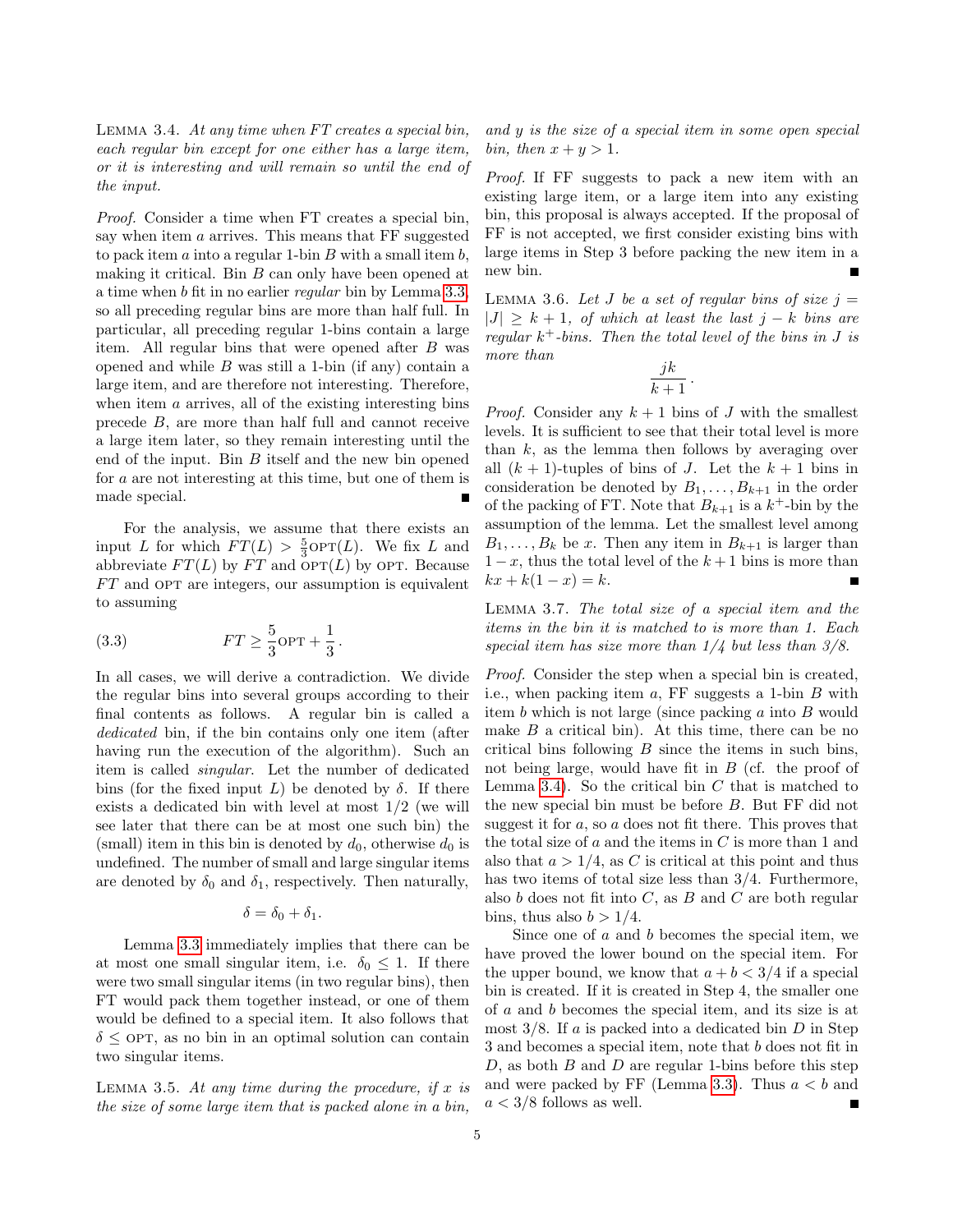## <span id="page-5-0"></span>4 No special bin is created

<span id="page-5-7"></span>THEOREM 4.1. If no special bin is created then

$$
FT \leq \frac{5}{3} \text{OPT}.
$$

Proof. Suppose that no special bin is created. It follows that at any step of algorithm FT we accepted the proposal of FF, thus finally we get just the FF packing. For FF, we already know that  $FF \leq 1.7 \cdot OPT$  holds.

If  $OPT \leq 9$ , the stronger inequality  $FF \leq \frac{5}{3}$ OPT is true according to Table [1.](#page-6-0)

<span id="page-5-2"></span>Now suppose that  $\text{OPT} \geq 10$ . For this case, we have the following lemma.

LEMMA 4.2. There can be only at most one  $2^+$ -bin  $B_0$ that is not a critical 2-bin and has level below 3/4. Moreover if such a bin exists, it has an item smaller than  $1/4$ .

*Proof.* Suppose there exists such a bin. If  $B_0$  is a 2-bin, then it has a large item, since the bin is not critical. Then the bin also has an item  $a < 1/4$ , since the level of the bin is below 3/4. If  $B_0$  is a 3<sup>+</sup>-bin, it contains at least three items, and there is again an item  $a < 1/4$  in the bin. In both cases it follows the level of any earlier bin is larger than 3/4, thus there cannot be two such bins.

Let c be the number of critical bins. Let  $q_1 = 1$  if  $B_0$ exists and has no large item, else  $q_1 = 0$ . Note that the level of any further  $2^+$ -bin is at least  $3/4$ , by Lemma [4.2.](#page-5-2) Let  $Q_2$  be set of the remaining 2<sup>+</sup>-bins, and  $q_2 = |Q_2|$ their number. Recall that  $\delta$  is the number of 1-bins (including the bin of  $d_0$  if it exists). For the remainder of this section only, if  $B_0$  contains a large item, we also count  $B_0$  as a 1-bin, i.e., we increase  $\delta$  by 1.

Then  $FF = \delta + q_1 + q_2 + c$ . Assume [\(3.3\)](#page-4-1). If  $\text{OPT} \geq 10$ , we get for the number of  $2^+$ -bins

<span id="page-5-4"></span>(4.4) 
$$
q_1 + q_2 + c = FF - \delta \ge \frac{2}{3} \cdot 10 + \frac{1}{3} = 7,
$$

<span id="page-5-3"></span>using  $\delta \leq$  OPT.

LEMMA 4.3. We have  $c + q_1 \leq 3$ .

*Proof.* If  $B_0$  exists, there is no critical 2-bin before it, because  $B_0$  contains an item of size at most  $1/4$  by Lemma [4.2.](#page-5-2) If  $B_0$  has no large item, there also cannot be three critical bins following  $B_0$ , because the last one would be at least the fourth interesting bin overall, and FT would have created a special bin. It follows that if  $q_1 = 1$ , then  $c \leq 2$ . If  $q_1 = 0$ , then  $c \leq 3$  because FT never creates a special bin.

Our plan is to apply Lemma [3.6](#page-4-2) on the critical bins and  $B_0$  if  $B_0$  contains no large item. As noted above, we already have a level guarantee of  $3/4$  for the bins of  $Q_2$ . In order to apply Lemma [3.6,](#page-4-2) we need at least three bins. We can ensure this by the next procedure.

Ensuring  $c = 3$  and  $q_1 = 0$ . If  $c = 3$  already holds, then  $q_1 = 0$  by Lemma [4.3,](#page-5-3) and we are done. If  $c < 3$ , we are going to increase this sum (i.e.  $c + q_1$ ) to 3 by counting bin  $B_0$  (which is a 2<sup>+</sup>-bin), and if needed, some other  $2^+$ -bins from  $Q_2$  as critical bins and decreasing the corresponding counter  $q_2$ . Note that by [\(4.4\)](#page-5-4),  $q_1 + q_2 \ge 7 - c > 3$  in this case. Hence, we can always find sufficiently many bins to ensure that  $c = 3$ . Moreover,  $q_1 = 0$  holds at the end of the procedure.

Ensuring a level guarantee of  $\delta/2$  for the 1**bins.** There is nothing to do if  $\delta = 0$  or  $\delta \geq 2$ . If  $\delta = 1$ , it could happen that the single dedicated bin does not contain a large item and has level below 1/2. However, the total level of the dedicated bin and any other bin is more than 1. Let us choose a bin from the set  $Q_2$ (which was still not empty before this step, see above), making a match for the dedicated bin, so their total level is more than 1, and let these two bins be counted into  $\delta$ , decreasing appropriately the number of the bins taking into account in  $q_2$ . Now  $\delta = 2$ .

We can now apply Lemma [3.6](#page-4-2) (which gives a sharp bound) on the  $c = 3$  2<sup>+</sup>-bins that we selected, and use the level guarantee of  $3/4$  for the  $2^+$ -bins in  $Q_2$ . Recall that the total size of all the items is denoted by  $T$ . It follows that

$$
OPT \geq T > \frac{3}{4}(FF - \delta - c) + \frac{2}{3}c + \frac{1}{2}\delta
$$
  
 
$$
\geq \frac{5}{4}\text{OPT} + \frac{1}{4} - \frac{1}{4}\delta - \frac{1}{12}c \geq \text{OPT},
$$

using  $c = 3$  and  $\delta \leq$  OPT, a contradiction.

### <span id="page-5-1"></span>5 There exists an open special bin

<span id="page-5-5"></span>The analysis in this section is based on the following lemma.

Lemma 5.1. If there exists an open special bin after all items have been packed, all large items in dedicated bins have size more than 5/8.

*Proof.* This follows from Lemma [3.5](#page-4-3) and Lemma [3.7.](#page-4-4)  $\blacksquare$ 

<span id="page-5-6"></span>We will make use of this fact and match some special items to large items instead of using the matching of FT. Assume [\(3.3\)](#page-4-1). Let  $FT = \frac{5}{3}$ OPT +  $1/3 + x/3$  with some integer  $x \geq 0$ . Recall that  $\delta = \delta_1 + \delta_0$ , where  $\delta_0 = 1$  if  $d_0$  exists and it is 0 otherwise. The following Observation follows immediately from the definition of FT and Lemma [3.4.](#page-4-0)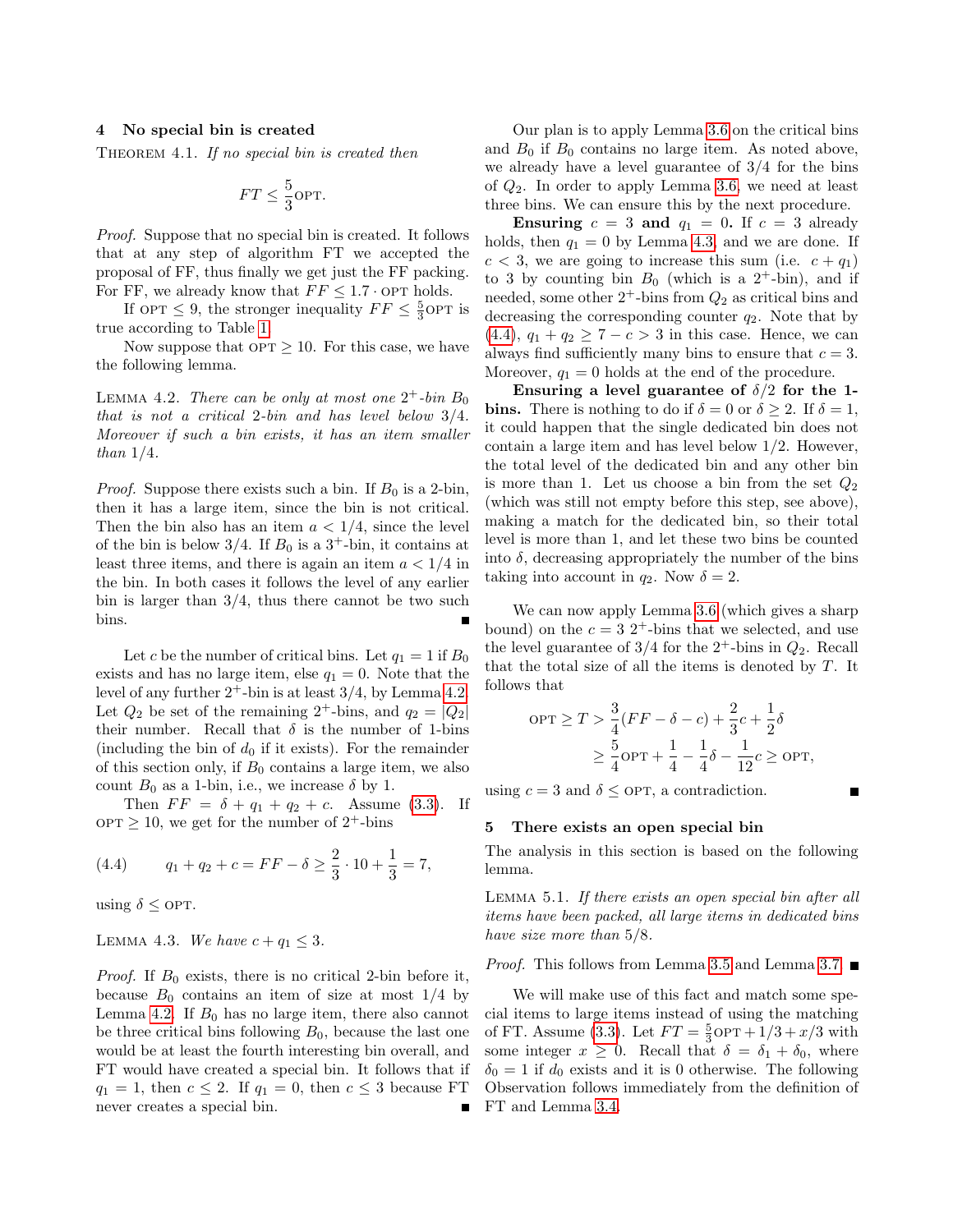| OPT                                                     |  |  | $1 \quad 2 \quad 3 \quad 4 \quad 5 \quad 6 \quad 7 \quad 8 \quad 9$ |  |  |
|---------------------------------------------------------|--|--|---------------------------------------------------------------------|--|--|
| $1.7 \cdot OPT$ 1.7 3.4 5.1 6.8 8.5 10.2 11.9 13.6 15.3 |  |  |                                                                     |  |  |
| $ 1.7 \cdot OPT $ 1 3 5 6 8 10 11 13 15                 |  |  |                                                                     |  |  |

<span id="page-6-0"></span>Table 1: Calculation of the competitive ratio of FF for small instances.

OBSERVATION 5.2. At any moment of the procedure, if there are  $s > 1$  special bins, then there are at least  $4(s-1)+1$  interesting bins. If  $s=1$ , then we have at least 3 such bins.

Now let q denote the total number of regular  $2^+$ bins (including the bins with large items) in consideration. Then

$$
q = 4(s - 1) + 1 + k = 4s + k - 3,
$$

where  $0 \leq k$  and  $FT = q + s + \delta$ . (For  $s = 1$ , we have  $k > 2$ .) Writing FT in two forms as

$$
FT = \frac{5}{3} \text{OPT} + 1/3 + x/3
$$
  
= (4s - 3 + k) + s + \delta,

we get

<span id="page-6-2"></span>(5.5) 
$$
50PT = 15s - 10 + 3k + 3\delta - x.
$$

This equation in particular implies

<span id="page-6-3"></span>
$$
(5.6) \t 3k + 3\delta \equiv x \pmod{5}.
$$

We show in the following that there is no solution to these equations. To do this, we define some additional matchings between bins.

Case a: There are  $0 \leq \delta_1 \leq s$  large singular items. Consider the moment when the first special bin is created. At this time there existed at least three interesting bins, from which at least one was critical, and was used as the match of the first special bin. Let us choose another bin among these three bins, and denote it as B. We match the dedicated bin of  $d_0$  (if  $\delta_0 = 1$ ) to bin  $B$ . Next, we find a match for any large singular item among the special bins. As the special bins already do have matches, we first remove the matches of any  $\delta_1$ special bins, and then we match any such special bin to a large singular item.

There remain  $s - \delta_1 \geq 0$  special bins, that we did not use for making matches for the large singular items. Among them, there are say  $s_1 \geq 0$  completed special bins, and  $s_2$  open special bins. Then  $s - \delta_1 = s_1 + s_2$ . We also remove the matches of the completed special bins, and keep only the ones for the open special bins.

<span id="page-6-1"></span>LEMMA 5.3. We have  $s_2+\delta_1+\delta_0$  pairs of matched bins. Each pair has total level more than 1.

Proof. The number of pairs follows from the description above. The bound on the level holds if the special bin contains a large item (the pair has two large items in this case), and for the pair with  $d_0$  since FF did not pack the items in this pair in one bin. For each open special bin that is matched with a large item, by Lemma [3.5,](#page-4-3) the large item does not fit together with the special item. For the other open special bins, we apply Lemma [3.7.](#page-4-4)  $\blacksquare$ 

There remain  $q - s_2 - \delta_0$  bins among the 2<sup>+</sup>-bins that are not used for making matches. If  $q-s_2-\delta_0 \geq 3$ , we can apply Lemma [3.6](#page-4-2) for these bins. We note that the total level of the completed special bins is more than  $3s_1/4$ . Using Lemma [5.3,](#page-6-1) we get

$$
3 \text{OPT} \ge 3T
$$
  
> 3  $\left(\frac{2}{3}(q - s_2 - \delta_0) + \frac{3}{4}s_1 + s_2 + \delta_1 + \delta_0\right)$   
= 2q +  $\frac{9}{4}s_1 + s_2 + \delta_0 + 3\delta_1$   
 $\ge 2q + s_1 + s_2 + 3\delta_1 + \delta_0$   
= 2(4s + k - 3) + (s - \delta\_1) + 3\delta\_1 + \delta\_0  
= 9s + 2k + 2\delta\_1 + \delta\_0 - 6

which means (applying the integrality of OPT) that

$$
150PT \ge 45s + 10k + 10\delta_1 + 5\delta_0 - 25
$$

which together with the first equality [\(5.5\)](#page-6-2) gives

$$
45s - 30 + 9k + 9\delta - 3x \ge 45s + 10k + 10\delta_1 + 5\delta_0 - 25
$$
  

$$
\Rightarrow 4\delta_0 \ge k + 3x + \delta_1 + 5,
$$

where  $\delta_0 \leq 1$ . Since the right hand side is at least 5, we got contradiction.

Now assume that  $q - s_2 - \delta_0 \leq 2$ . Since  $q \geq 4s - 3$ ,  $s_2 \leq s$  and  $\delta_0 \leq 1$ , we have  $s \leq 2$ .

**Case a1:**  $s = 1$ . Since  $q \leq 2 + s_2 + \delta_0$ , this means that

$$
FT = q + s + \delta \le (2 + s_2 + \delta_0) + 1 + \delta_1 + \delta_0
$$
  
= (s<sub>2</sub> + \delta<sub>1</sub>) + 2\delta<sub>0</sub> + 3 \le 6,

since  $s = \delta_1 + s_1 + s_2 = 1$  and  $\delta_0 \leq 1$ . The total level of the three  $2^+$ -bins just when the (only) special bin is created is more than 2 by Lemma [3.6,](#page-4-2) thus  $\text{OPT} \geq 3$ . Then  $\text{OPT} = 3$  and  $FT = 6$ , otherwise  $FT/\text{OPT} \leq 5/3$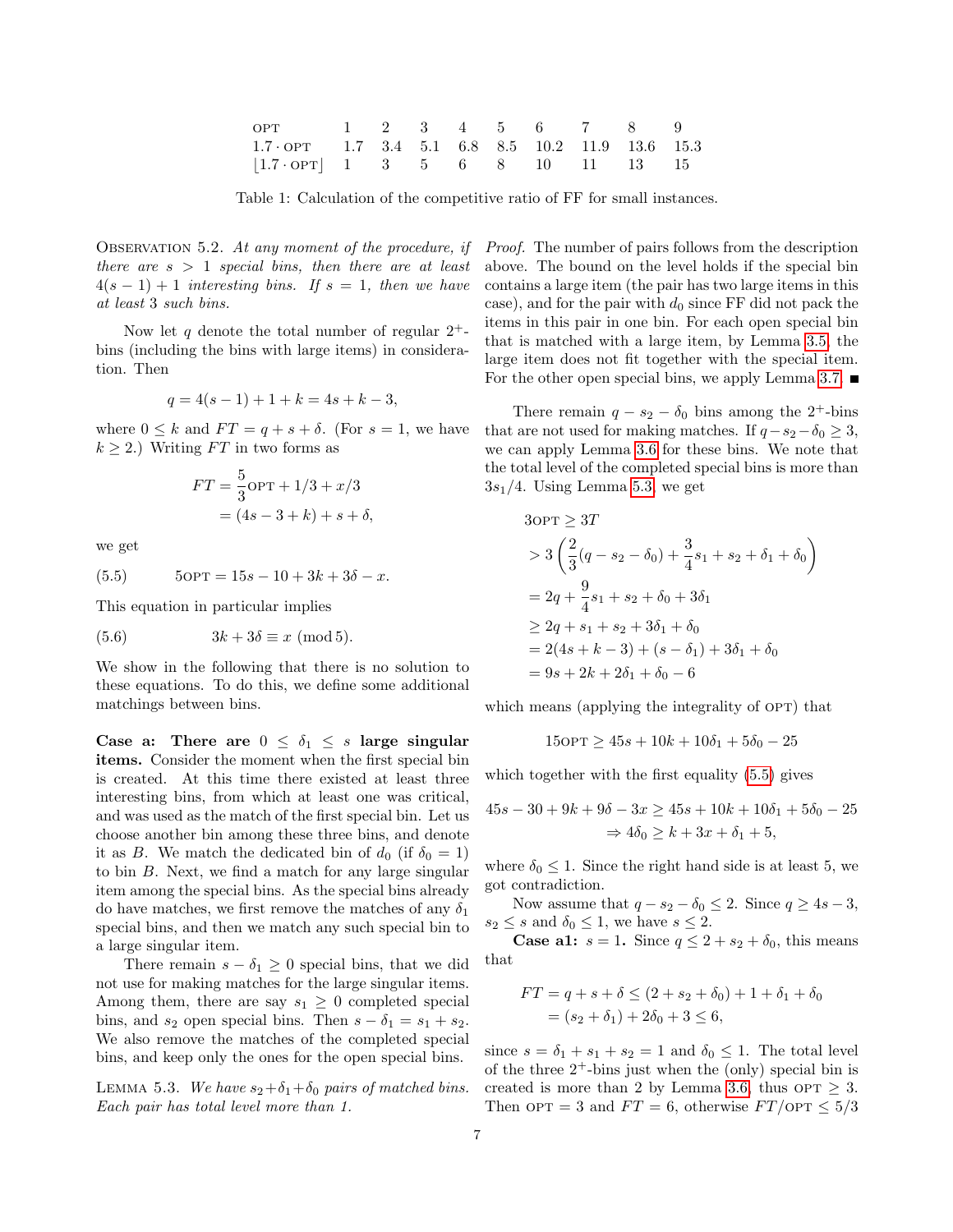holds, and we get a contradiction. This implies  $\delta_0 = 1$  Together with [\(5.5\)](#page-6-2), this gives and  $s_2 + \delta_1 = 1$ .

If  $\delta_1 = 1$ , then the total level of the two dedicated bins is more than 1, the total level of three  $2^+$ -bins is more than 2, thus  $\text{OPT} \geq S > 2+1=3$ , a contradiction. Thus  $\delta_1 = 0$ . It means that  $q = 4$ . Then the total level of the dedicated bin and one  $2^+$ -bin is more than 1, the total level of the three other  $2^+$ -bins is more than 2, thus  $\text{OPT} \geq S > 2 + 1 = 3$ , a contradiction.

Case a2:  $s = 2$ . Since  $q - s_2 - \delta_0 \leq 2$ ,  $q \geq 4s - 3$ and  $s - \delta_1 = s_1 + s_2$ , we must have  $s_2 = s = 2, q = 5$ ,  $\delta_1 = 0$  and  $\delta_0 = 1$ . We have  $FT = q + s + \delta_1 + \delta_0 = 8$ . Note that the second special bin was created at a time when  $q$  is already 5, its final value (it could not have happened earlier). This means that it must be the item  $d_0$  that would make the special bin critical if they were packed together. So all three singular items have size more than  $1/4$ . But then  $\text{OPT} > \frac{2}{3}q + \frac{3}{4} > 4$ , so  $\text{OPT} \geq 5$ , a contradiction.

**Case b:**  $\delta_1 \geq s+1$ . First we find a match for the dedicated bin of  $d_0$  if  $\delta_0 = 1$ , from large singular items. This is possible since  $\delta_1 \geq s+1 \geq 2$ , and there remain at least s large singular items.

Let now  $s = s_1 + s_2$ , where there are  $s_1 \geq 0$ completed special bins, and there are  $s_2$  singular special items. By the assumption of Section 4,  $s_2 \geq 1$ .

Now we remove the matches of any singular special items, and then we find a match for any singular special item among the large singular items. The total level of any of these matches is strictly more than 1, and there are enough large singular items for making these s<sub>2</sub> different matches. There remain  $\delta_1 - s_2 - \delta_0$  large singular items, any of them is strictly larger than 5/8 by Lemma [5.1.](#page-5-5)

Now we remove the matches also of any completed special bin, as we want to count the total size of these bins alone (without their matches), as the level of any such bin in itself is at least 3/4.

There are  $q \geq 3$  such 2<sup>+</sup>-bins that are not used for making matches. We apply Lemma [3.6,](#page-4-2) and we get

$$
240\text{PT} \ge 24T
$$
\n
$$
(5.7) \quad > 24\left(\frac{2}{3}q + \frac{3}{4}s_1 + s_2 + \frac{5}{8}(\delta_1 - s_2 - \delta_0) + \delta_0\right)
$$
\n
$$
= 24\left(\frac{2}{3}q + \frac{3}{4}s_1 + \frac{3}{8}s_2 + \frac{5}{8}\delta_1 + \frac{3}{8}\delta_0\right)
$$
\n
$$
= 16(4s_1 + 4s_2 - 3 + k)
$$
\n
$$
+ 18s_1 + 9s_2 + 15\delta_1 + 9\delta_0
$$
\n
$$
= 82s_1 + 73s_2 + 16k + 15\delta_1 + 9\delta_0 - 48
$$

which means by the integrality of OPT that

24opt ≥ 24T

$$
240\text{PT} \ge 82s_1 + 73s_2 + 16k + 15\delta_1 + 9\delta_0 - 47.
$$

$$
1200\text{PT} = 24(15s - 10 + 3k + 3\delta - x)
$$
  
= 360s<sub>1</sub> + 360s<sub>2</sub> + 72k + 72\delta<sub>1</sub> + 72\delta<sub>0</sub> - 240 - 24x  

$$
\geq 5(82s1 + 73s2 + 16k + 15\delta1 + 9\delta0 - 47)
$$
  
= 410s<sub>1</sub> + 365s<sub>2</sub> + 80k + 75\delta<sub>1</sub> + 45\delta<sub>0</sub> - 235  

$$
\Rightarrow 27\delta0 \geq 50s1 + 5s2 + 5 + 8k + 3\delta1 + 24x.
$$

This means that in a counterexample we have  $\delta_0 = 1$ ,  $s_1 = x = 0$ . After this simplification, the inequality looks as follows:

<span id="page-7-0"></span>(5.8) 
$$
22 \ge 5s_2 + 8k + 3\delta_1,
$$

where we recall that  $\delta_1 \geq s+1 \geq s_2+1$ . By  $(5.6), k+\delta$  $(5.6), k+\delta$ is divisible by five. Now  $\delta \geq \delta_0 \geq 1$ , thus  $k + \delta > 0$ . By [\(5.8\)](#page-7-0), it cannot be 10 or more. Thus  $k + \delta = 5$ , i.e.  $k + \delta_1 = 4$ . Then  $8k + 3\delta_1 \ge 12$ , and thus  $s_2 \le 2$ .

Suppose  $s_2 = 1$ . (Since  $s_1 = 0$ , and  $s \geq 1$ ,  $s_2$ cannot be zero.) Then  $\delta_1 \geq s+1 \geq 2$ . As we noted in Observation [5.2,](#page-5-6) k is at least 2 if  $s = 1$ . Since  $k + \delta_1 = 4$ , this means  $\delta_1 \leq 2$ , so we find  $\delta_1 = 2$ . But  $k = \delta_1 = 2$ and  $s_2 = 1$  contradicts [\(5.8\)](#page-7-0).

The only remaining case is  $\delta_0 = 1, s_1 = x = 0, s_2 =$ 2,  $k = 0, \delta_1 = 4$ . Then from [\(5.5\)](#page-6-2), we have OPT = 7 and  $FT = 12$ . Since  $\delta_1 = 4$ , there are four large singular items.

We have two singular special items and the  $d_0$ item. None of these fit with the large singular items by Lemma [3.5.](#page-4-3) Whenever FT creates a new special bin, let the partner item be an item that would have been in a critical bin and is now in a regular bin. It could be that some item is a partner item twice.

Case b1. The two special items and two partner items are four distinct items. This means that the first partner item  $p_1$  was no longer alone in a bin when the second special item arrived, because we use  $FF$  and  $p_1$ was obviously suitable to be a partner item. Hence,  $p_1$ was already in a 2<sup>+</sup>-bin at that time, and  $p_1 \neq d_0$ . Since  $p_1$  is not smaller than the first special item, we have now identified four items that do not fit together with any large singular item.

Match the four large singular items to these four items. Their total size is more than 4. We are left with five regular  $2^+$ -bins, where we have matched the item  $p_1$ from one bin  $B$  (not the first one!) with a large singular item. Item  $p_1$  does not fit into the first bin, since we use FF. So the total size of item  $p_1$  and the items in the first bin is more than 1. The remaining three regular bins have total size more than 2 by Lemma 2.8. Thus the total size of all the items is more than  $4+1+2=7$ , contradicting that  $OPT = 7$ .

**Case b2.** The partner item  $p_1$  for the first special item either becomes a partner item again or becomes a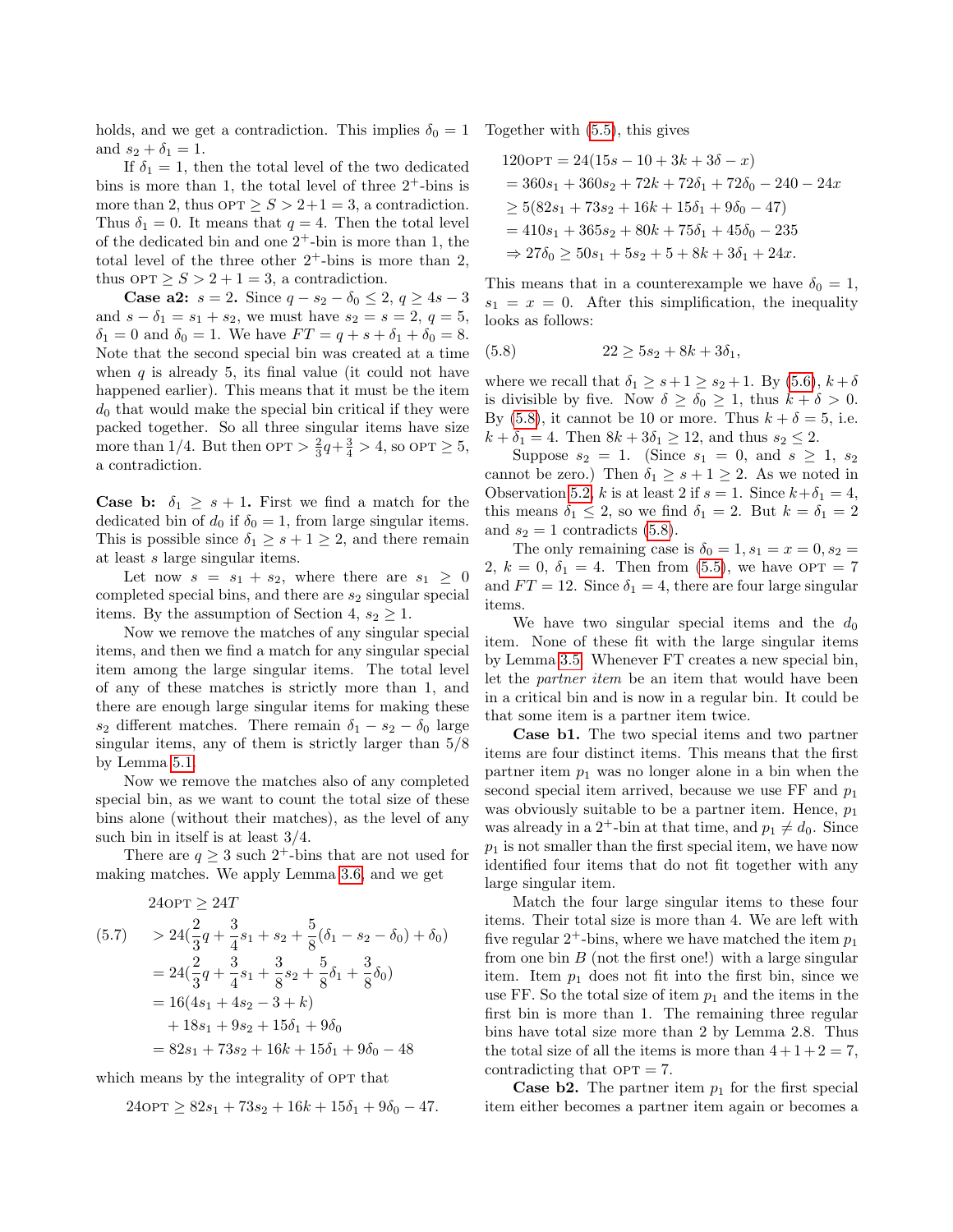special item itself.

What happened between the creation of the first and the second special bin? No item was placed in a bin with  $p_1$ , so all items were either placed in earlier bins or are large and do not fit with  $p_1$  in a bin. No critical bin can be formed, because that would have to involve  $p_1$ .

Hence, two (unmatched) critical bins existed already when  $p_1$  was a partner item for the first time. The second one of them could not have been created when there were already three regular bins by definition of FT. Thus, these two critical bins are among the first three regular bins. This means that the two regular 2 <sup>+</sup>-bins which appear later were never critical, so they had a packed size of at least 3/4 when they got their second item.

Now we add up all the sizes. The three singular bins with non-large items together with the four large singular items have total size more than  $3m+4(1-m) =$  $4-m$ , where  $m \leq 1/2$  is the smallest size of any singular non-large item. The first three regular bins have total level more than 2 by Lemma 2.8. Finally, the next two regular bins have total level at least  $3/2$ . This means the total level of all the bins is more than  $4-m+2+3/2 \ge 7$ since  $m \leq 1/2$ , a contradiction to OPT = 7.

<span id="page-8-7"></span>In conclusion, we have shown the following theorem.

THEOREM 5.4. If there exists an open special bin after all items have arrived, then  $FT \leq 5/3 \cdot OPT$ .

#### <span id="page-8-0"></span>6 Each special bin contains also a large item

We introduce a weight function that is a natural modification of the one that was used in the tight analysis of FF [\[4\]](#page-13-11). This modification ensures that every optimal bin (i.e., a bin in an optimal solution) has weight at most 5/3 (see Lemma [6.2\)](#page-8-1). We no longer have that FF has a weight of 1 per bin (because it is not 5/3-competitive, after all), but we can show that the amortized weight of a bin of FT is at least 1.

DEFINITION 6.1. For any item a we define its regular weight as  $r(a) = \frac{6}{5}a$ . We also define the bonus of the items that is denoted by  $b(a)$  as follows:

$$
b(a) = \begin{cases} 0 & \text{if } 0 < a \le 1/6 \\ \frac{2}{5}(a - \frac{1}{6}) & \text{if } 1/6 < a \le 1/3 \\ 1/15 & \text{if } 1/3 < a \le 1/2 \\ 2/5 & \text{if } a > 1/2. \end{cases}
$$

The weight of the item a is defined as  $w(a) = r(a) +$  $b(a)$ .

For a set of items A and a set of bins A, let  $w(A)$  and  $w(\mathcal{A})$  denote the total weight of all items in A or  $\mathcal{A}$ ;

similarly for r and b. Let  $s(A)$  denote the total size of items in set A.

Note that if we have a set  $A$  of  $k$  items with sizes in  $(1/6, 1/3]$ , then the definition implies that its bonus is exactly  $b(A) = \frac{2}{5} (s(A) - \frac{k}{6})$ . If A contains k items, each of size  $\in (1/6, 1/2]$ , then we get an upper bound  $b(A) \leq \frac{2}{5} (s(A) - \frac{k}{6}).$ 

First we analyze the weight of the optimal bins, which is the easy part of the proof. This proof is what we based the definition of our weight function on.

<span id="page-8-1"></span>LEMMA 6.2. For every optimal bin A its weight  $w(A)$ can be bounded as follows:

- (i)  $w(A) \leq 5/3$ .
- (ii) If A contains no large item, then  $w(A) \leq 7/5$ .

*Proof.* In all cases  $r(A) \leq 6/5$ , thus it remains to bound  $b(A).$ 

(i) A contains a large item. The bonus of the large item is 2/5. In addition, A contains at most 2 items larger than  $1/6$  of total size  $y < 1/2$ . If there are two such items then we have

$$
b(A) \leq \frac{2}{5} + \frac{2}{5}(y - \frac{2}{6}) < \frac{2}{5} + \frac{2}{5} \cdot \frac{1}{6} = \frac{7}{15}
$$

.

Otherwise if there is at most one such item then  $b(A)$  $2/5 + 1/15 = 7/15$  again. In both cases  $w(A) \leq$  $6/5 + 7/15 = 5/3.$ 

(ii) A contains no large item. Either it contains at least 4 items with non-zero bonus, in which case their total bonus is at most

$$
b(A) \le \frac{2}{5}(s(A) - \frac{4}{6}) \le \frac{2}{5} \cdot \frac{1}{3} = \frac{2}{15}.
$$

Or else it contains at most 3 items with non-zero bonus and  $b(A) \leq 3/15 = 1/5$ . In both cases, (ii) holds.

Throughout this section, we will assume [\(3.3\)](#page-4-1) and derive a contradiction. Together with [\(3.3\)](#page-4-1), by adding up the weight of all the optimal bins Lemma [6.2](#page-8-1) implies that

<span id="page-8-6"></span>(6.9) 
$$
w(I) \le \frac{5}{3} \cdot \text{OPT} \le FT - \frac{1}{3}.
$$

In the following lemma, we exclude some extreme cases by a simple calculation of total volume.

<span id="page-8-5"></span>Lemma 6.3. The following three properties hold.

- <span id="page-8-2"></span>(i) No regular  $2^+$ -bin has level  $1/2$  or smaller.
- <span id="page-8-3"></span>(ii) If  $d_0$  exists, then  $d_0 > 1/3$ .
- <span id="page-8-4"></span>(iii) There exists at least one large singular item.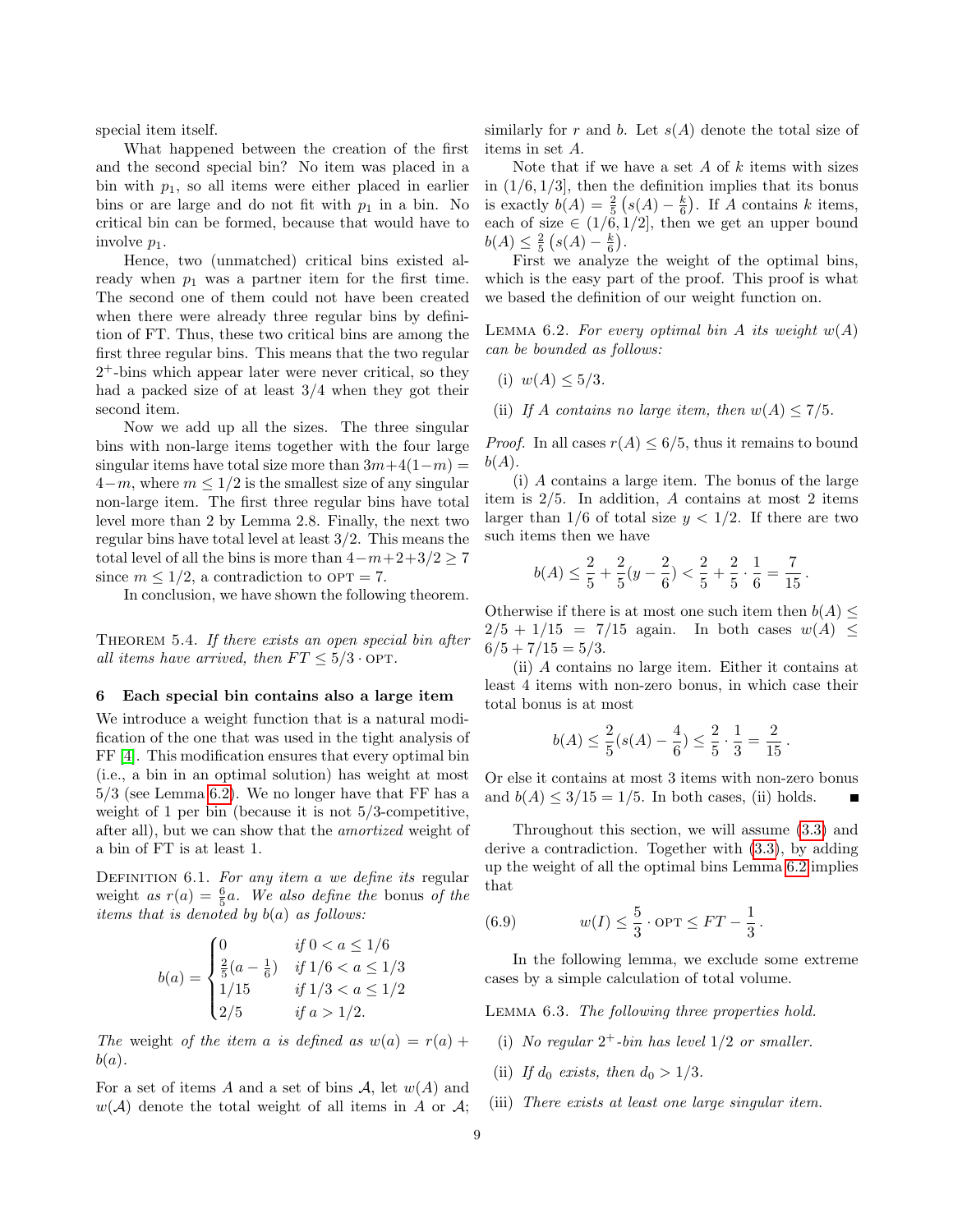Proof. [\(i\)](#page-8-2) First note that the level of any special bin is more than 3/4 by Lemma [3.7](#page-4-4) and because each special bin has a large item. Suppose to the contrary that there exists a  $2^+$ -bin, say  $B_0$ , such that the level of  $B_0$  is at most  $1/2$ . Then this bin is regular. Moreover, any later regular bin is a dedicated bin since any item in these bins must be large (and there is a large dedicated item in each of these bins). Since the level of  $B_0$  is at most  $1/2$ , and there are at least two items in  $B_0$ , there is an item a in  $B_0$  with size at most 1/4. It follows that the level of any earlier regular bin is bigger than 3/4.

If there is no dedicated bin, then any bin except  $B_0$ has level above 3/4. Applying [\(3.3\)](#page-4-1) and OPT  $\geq$  2, we get

<span id="page-9-0"></span>(6.10) 
$$
\text{OPT} \geq T > \frac{3}{4} (FT - 1) \geq \frac{3}{4} \left( \frac{5}{3} \text{OPT} - \frac{2}{3} \right)
$$
  
=  $\text{OPT} + \frac{1}{4} (\text{OPT} - 2) \geq \text{OPT},$ 

a contradiction. Thus there is at least one dedicated bin, say  $D_1$ . The total level of  $D_1$  and  $B_0$  is bigger than 1. We get that there are  $\delta + 1 \geq 2$  bins with total level bigger than  $(\delta + 1)/2$ , and the level of any other bin is bigger than 3/4. Then the next estimation is valid for the total size:

$$
OPT \geq T > \frac{3}{4}(FT - \delta - 1) + \frac{1}{2}(\delta + 1)
$$
  
=  $\frac{3}{4}FT - \frac{1}{4}\delta - \frac{1}{4}$   
 $\geq \frac{5}{4}OPT + \frac{1}{4} - \frac{1}{4}OPT - \frac{1}{4} = OPT$ ,

which is a contradiction. Here we have used  $\delta \leq$  OPT.

[\(ii\)](#page-8-3) Suppose  $d_0 = 1/3 - x$  with some  $0 \le x \le 1/12$ . Then the level of any other regular bin is bigger than  $2/3 + x$ . This holds also for the special bins, since any special bin has level now bigger than 3/4. By  $FT \geq 2$ and [\(3.3\)](#page-4-1), we get for the total size that

$$
OPT \geq T > (2/3 + x) (FT - 1) + (1/3 - x)
$$
  
=  $\frac{2}{3}FT - \frac{1}{3} + (FT - 2)x$   
 $\geq \frac{2}{3} (\frac{5}{3}OPT + \frac{1}{3}) - \frac{1}{3}$   
=  $OPT + \frac{1}{9} (OPT - 1) \geq OPT$ ,

a contradiction. If  $d_0$  is even smaller, i.e.  $d_0 \leq 1/4$ , then the level of any other bin is bigger than 3/4, and hence we get the same contradiction as in [\(6.10\)](#page-9-0).

[\(iii\)](#page-8-4) Suppose there is no large singular item. If  $d_0$ exists, we consider it together with the first special bin; their total level is above 1. The level of any other special bin is above  $2/3$  (in fact it is even bigger than  $3/4$ ). Consider the moment when the first special bin was created. There existed at least three interesting bins from then on (Lemma [3.4\)](#page-4-0), and the bin of  $d_0$  is not one of them. We can apply Lemma [3.6](#page-4-2) and [\(3.3\)](#page-4-1), and we get for the total size that

$$
OPT \ge T > \frac{2}{3}(FT - 2) + 1 = \frac{2}{3}FT - \frac{1}{3}
$$
  
 
$$
\ge \frac{2}{3} \left(\frac{5}{3}OPT + \frac{1}{3}\right) - \frac{1}{3} = \frac{10}{9}OPT - \frac{1}{9} \ge OPT,
$$

a contradiction.

For the analysis of the bins of FT, we partition them in several sets. Let  $D$  be the set of dedicated bins. Let  $\mathcal{B}$  be the set of all 2<sup>+</sup>-bins.

The set  $\beta$  is further partitioned into three parts:

- Let  $S$  be the set of special bins and their matches; note that  $|S| = 2s$ .
- Let  $\mathcal G$  be the set of good bins in  $\mathcal B \setminus \mathcal S$ .
- Let  $\mathcal{C} = \mathcal{B} \setminus (\mathcal{S} \cup \mathcal{G})$ . These bins are either critical bins or  $3^+$ -bins that are not good. We number the bins in  $\mathcal C$  according to their order in the packing of FT:  $C = \{C_1, \ldots, C_{|C|}\}.$  Let  $\tau$  be the number of critical bins among  $C_2, \ldots, C_{|\mathcal{C}|}$ .

We start by estimating the weight of  $\mathcal{D}, \mathcal{G}$ , and  $\mathcal{S}$ , which are the easy cases.

<span id="page-9-1"></span>LEMMA 6.4. We have  $w(\mathcal{D}) - \delta > -\delta_0/3$ .

*Proof.* If there is no bin  $d_0$ , each bin in  $\mathcal{D}$  has weight more than 1, and we are done. Else, by Lemma [6.3,](#page-8-5)  $d_0 > 1/3$  and  $\delta_1 \geq 1$ . Now the total size of the dedicated items is greater than  $\delta/2$ , thus the total regular weight of these bins is greater than  $3\delta/5$ . The bonus of any of the  $\delta_1$  large dedicated items is  $2/5$ , and the bonus of  $d_0$  is  $1/15$ . Thus the total weight is  $w(\mathcal{D}) > 3\delta/5 + \frac{2}{5}(\delta - 1) + 1/15 = \delta - 1/3.$ 

<span id="page-9-2"></span>LEMMA 6.5. For every bin  $B \in \mathcal{G}$ , we have  $w(B) \geq 1$ , thus  $w(\mathcal{G}) - |\mathcal{G}| \geq 0$ .

<span id="page-9-3"></span>Proof. If B contains a large item, or the level of the bin is at least  $5/6$ , the weight is at least 1. Else,  $B$  has two items of combined size at least 3/4 but no large item, so the largest item has size in  $[3/8, 1/2]$  and bonus  $1/15$ and the second largest item has size at least 1/4 and thus bonus at least 1/30. Thus  $w(B) = r(B) + b(B) \geq$  $\frac{6}{5} \cdot \frac{3}{4} + \frac{1}{15} + \frac{1}{30} = 1.$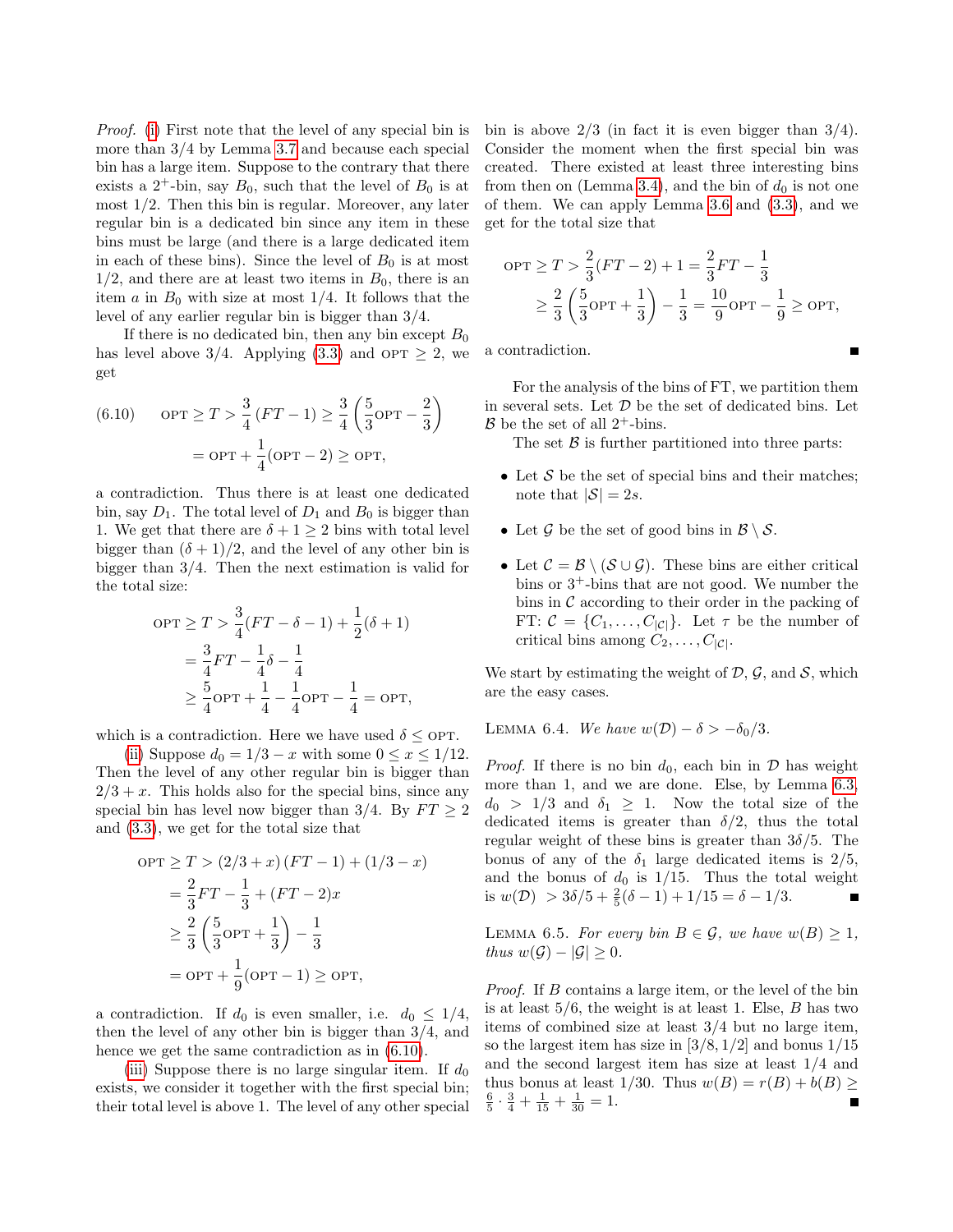LEMMA  $6.6.$  Let S be a special bin with a special item a and B its match. Let b and c denote the first two items in bin B. Then the total weight of these three items is more than 4/3. Consequently the total weight of the special bin of a and bin B is more than 7/3 and  $w(S) - |S| > s/3.$ 

Proof. Bin B was a critical bin when a became a special item. This means that it was a 2-bin with items b and c at that point and a did not fit there by Lemma [3.7.](#page-4-4) Thus  $a+b+c>1$  and the regular weight of these three items is more than 6/5.

We claim that the bonus of the three items is at least 2/15. If there is a large item among them, or there are two items of size at least  $1/3$  among them, the claim holds. Otherwise each item is of size at most  $1/2$ , and there is exactly one of size more than 1/3. Let us denote their sizes by  $x > y \geq z$ . Then  $1/3 < x \leq 1/2$ , thus  $y + z > 1/2$ , and both y and z are in [1/6, 1/3]. For the total bonus, we get  $b(x) + b(y) + b(z) = 1/15 +$  $\frac{2}{5}(y-\frac{1}{6})+\frac{2}{5}(z-\frac{1}{6})=\frac{2}{5}(y+z)-\frac{1}{15}>\frac{2}{5}\cdot\frac{1}{2}-\frac{1}{15}=\frac{2}{15}.$ Thus the total weight of the three items is more than  $6/5 + 2/15 = 4/3$ .

Regarding the second claim we only need to recall that in any special bin there exists also a large item, and this item has weight more than 1. Hence, for every pair  $(S, B)$ , the total weight of the two bins is more than  $2 + 1/3$ . Finally, recall that  $|\mathcal{S}| = 2s$ .

In the previous parts, we have shown that the weight per bin is typically at least 1. One exception is the bin of  $d_0$ , in which we have less weight and this constitutes the hard case later. Another exception are the special bins in which we have 1/3 extra weight per bin. Later it turns out that on each critical bin in  $\mathcal C$  we have about 1/15 too little weight. So, the next claim which relates  $\tau$ , the number of critical bins in  $\mathcal{C} \setminus \{C_1\},\$ to s is essential in our proof and in fact gives some justification for creating special bins at regular intervals.

<span id="page-10-4"></span>CLAIM 6.7.  $\tau \leq 3s$ .

*Proof.* There are at most  $4s + 1$  critical bins and s of them are matched, and therefore contained in  $S$  instead of  $\mathcal C$ . The claim follows if  $C_1$  is critical, or there are fewer than  $4s+1$  critical bins. Suppose there are exactly  $4s+1$ critical bins, and  $C_1$  is not critical. Then the  $(4s+1)$ -th critical bin is at least the  $(4s + 2)$ -th interesting bin, there exists an unmatched critical bin, thus instead of this critical bin a new special bin would be created, a contradiction.

<span id="page-10-1"></span>Now we estimate the weight of the bins in  $\mathcal{C}$ . We need the next amortization lemma.

LEMMA 6.8. Let  $C_i$  and  $C_j$  be two bins in  $\mathcal{C}, i < j$ .

- (i) If the size of  $C_i$  is at least 2/3 and  $C_j$  is a 3<sup>+</sup>bin, then the regular weight of  $C_i$  plus the bonus of three items in  $C_i$  is at least 1.
- (ii) If the size of  $C_i$  is at least  $2/3$  and  $C_j$  is a 2-bin, then the regular weight of  $C_i$  plus the bonus of the two items in  $C_i$  is at least 14/15.
- (iii) If  $C_i$  is a 2-bin and both  $C_i$  and  $C_j$  have size at least  $2/3 + \varepsilon/2$ , for some  $\varepsilon > 0$ , then the regular weight of  $C_i$  plus the bonus of the two items in  $C_j$ is at least  $14/15 + 2\varepsilon/5$ .
- (iv) If  $C_i$  has size  $2/3 \varepsilon$ , for some  $\varepsilon > 0$ , then  $C_j$  is critical and the weight of  $C_j$  is at least  $14/15 + 12\varepsilon/5$ .

*Proof.* (i) Since  $C_i$  is critical, or a 3<sup>+</sup>-bin which is not good, so its level is less than  $5/6$ . Let its level be  $5/6-x$ for some  $0 < x \leq 1/6$ . Then each item in the 3<sup>+</sup>-bin  $C_i$ is larger than  $1/6 + x$ , so

$$
r(C_i) + b(C_j) \ge \frac{6}{5} \left( \frac{5}{6} - x \right) + 3 \cdot \frac{2}{5} x = 1.
$$

(ii) Following the proof of (i), we now get

$$
r(C_i) + b(C_j) \ge \frac{6}{5} \left( \frac{5}{6} - x \right) + 2 \cdot \frac{2}{5} x = 1 - \frac{2}{5} x \ge \frac{14}{15}.
$$

(iii) Denote the size of  $C_i$  by  $2/3 + \varepsilon_i/2$  for some  $\varepsilon_i \geq \varepsilon$ . Items in  $C_j$  must have size more than  $1/3 - \varepsilon_i/2$ . Additionally, at least one of them must have size more than 1/3. Then

$$
r(C_i) + b(C_j) \ge \frac{6}{5} \left( \frac{2}{3} + \frac{\varepsilon_i}{2} \right) + \frac{2}{5} \left( \frac{1}{6} - \frac{\varepsilon_i}{2} \right) + \frac{1}{15}
$$
  
=  $\frac{14}{15} + \frac{2\varepsilon_i}{5} \ge \frac{14}{15} + \frac{2\varepsilon}{5}$ .

(iv)  $C_i$  contains exactly two items each of size larger than  $1/3 + \varepsilon$ , so it is a 2-bin and therefore must be critical. Its weight is at least

$$
w(C_j) = r(C_j) + b(C_j) > 12/15 + 12\varepsilon/5 + 2/15.
$$

<span id="page-10-3"></span>LEMMA 6.9. If  $\tau = 0$ , then

<span id="page-10-0"></span>(6.11) 
$$
w(C) - |C| \geq -\frac{2}{5}.
$$

If the size of  $C_{|C|}$  is at least  $2/3$  then

<span id="page-10-2"></span>(6.12) 
$$
w(C) - |C| \ge \frac{-3 - \tau}{15}.
$$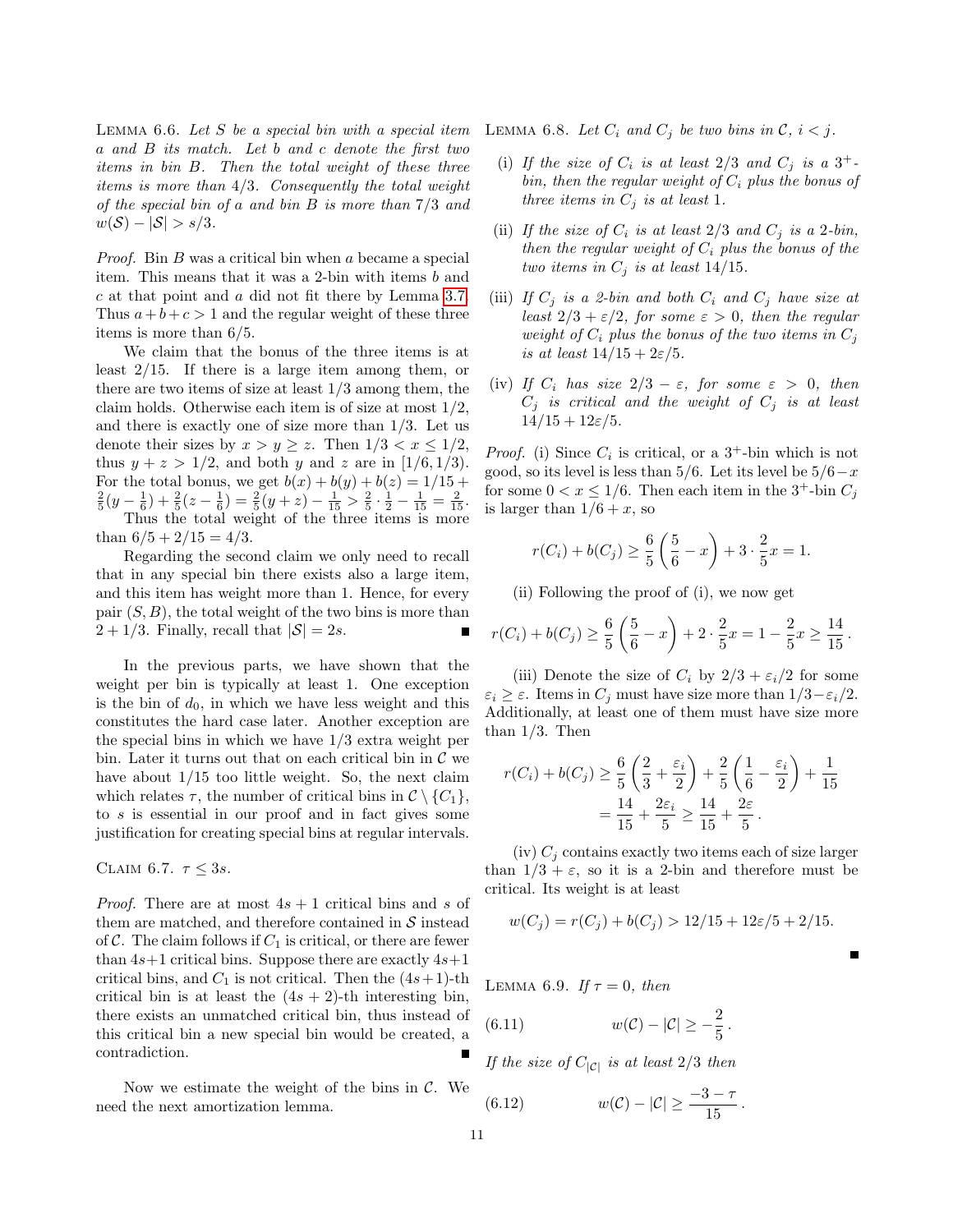If  $\tau > 0$  and the size of  $C_{|\mathcal{C}|}$  is  $2/3 - \varepsilon$  for  $\varepsilon > 0$  then

<span id="page-11-0"></span>(6.13) 
$$
w(C) - |C| \ge \frac{-3 - \tau}{15} + \left(\frac{2}{5}\tau - \frac{8}{5}\right)\varepsilon.
$$

*Proof.* First note, that in case  $|\mathcal{C}| = 0$ , set C is empty, so  $\tau = 0$  and [\(6.11\)](#page-10-0) holds trivially. If  $|\mathcal{C}| = 1$ , again  $\tau = 0$ and [\(6.11\)](#page-10-0) follows from Lemma [6.3](#page-8-5)[\(i\)](#page-8-2) by considering the weight of the only bin in  $\mathcal{C}$ .

Thus let us suppose that  $|\mathcal{C}| \geq 2$ . To bound  $w(\mathcal{C})$ , we apply Lemma [6.8](#page-10-1) for  $j = 2, \ldots, |\mathcal{C}|$ , typically with  $i = j - 1$ , and we also get the regular weight of  $C_{|C|}$ in addition to these bounds. In all three cases, we use Lemma [6.8\(](#page-10-1)i)  $|\mathcal{C}|$ - $\tau$ -1 times, for all pairs of consecutive bins where the second bin is a  $3^+$ -bin.

Case 1:  $C_i$  has size at least  $2/3$  for  $i = 1, \ldots, |\mathcal{C}|$ . We apply Lemma [6.8\(](#page-10-1)ii)  $\tau$  times, and for the final bin use that  $r(C_{|\mathcal{C}|}) \geq \frac{6}{5} \cdot \frac{2}{3} = \frac{4}{5}$ . Thus we get

$$
w(\mathcal{C}) \geq (|\mathcal{C}| - \tau - 1) + \frac{14}{15}\tau + \frac{4}{5} = |\mathcal{C}| - \frac{1}{5} - \frac{1}{15}\tau,
$$

proving [\(6.12\)](#page-10-2). Note that for the special case  $\tau = 0$ ,  $(6.12)$  is stronger than  $(6.11)$ .

Case 2:  $C_k$  has size  $2/3 - \varepsilon$  for some  $1 \leq k < |\mathcal{C}|$ and  $\varepsilon > 0$ . Note that k is unique, as any following bin must contain two items larger than  $1/3+\varepsilon$ . (We can also conclude from this that  $\varepsilon < 1/6$ .) We use Lemma [6.8\(](#page-10-1)iv) to bound the total weight of  $C_j$ ,  $j > k$  (no amortization here). And finally we get the regular weight of  $C_k$  which is  $4/5 - 6\varepsilon/5$ . Note that the number of applications of Lemma [6.8\(](#page-10-1)ii) and (iv) is  $\tau \geq |\mathcal{C}| - k \geq 1$ , since all bins in C following  $C_k$  are critical. Inequality [\(6.12\)](#page-10-2) follows from

$$
w(C) - |C|
$$
  
\n
$$
\geq -\tau - 1 + \frac{14}{15}\tau + (|C| - k)\frac{12}{5}\varepsilon + \frac{4}{5} - \frac{6}{5}\varepsilon
$$
  
\n
$$
\geq -\frac{\tau}{15} - \frac{1}{5} + \frac{12}{5}\varepsilon - \frac{6}{5}\varepsilon > \frac{-3 - \tau}{15}.
$$

Case 3:  $C_{|\mathcal{C}|}$  has size  $2/3 - \varepsilon$  for some  $\varepsilon > 0$ . (Since this is the last critical bin, it could even be that  $\varepsilon > 1/6$ .) Then, since  $C_{|\mathcal{C}|}$  contains at least two items, it contains an item of size at most  $1/3 - \varepsilon/2$  and thus  $C_i$  has level at least  $2/3 + \varepsilon/2$  for  $i = 1, ..., |\mathcal{C}| - 1$ .

If  $C_{|\mathcal{C}|}$  is a 2-bin, then  $\tau > 0$ . In this case, we use Lemma [6.8\(](#page-10-1)iii)  $\tau - 1$  times, namely for every pair of consecutive bins where the second bin is critical apart from the last such pair, which involves  $C_{|\mathcal{C}|}$ . We apply Lemma [6.8\(](#page-10-1)i)  $|\mathcal{C}| - \tau - 1$  times as usual, noting that  $j < |\mathcal{C}|$  in every pair for which this lemma is applied.

Finally, we apply Lemma [6.8\(](#page-10-1)ii) once for  $j = |\mathcal{C}|$ . We note that  $r(C_{|C|}) = 4/5 - 6\varepsilon/5$ , and obtain

$$
w(\mathcal{C})
$$

$$
\geq |\mathcal{C}| - \tau - 1 + (\tau - 1) \left( \frac{14}{15} + \frac{2}{5} \varepsilon \right) + \frac{14}{15} + \frac{4}{5} - \frac{6}{5} \varepsilon
$$
  
=  $|\mathcal{C}| - \frac{\tau}{15} - \frac{1}{5} + \left( \frac{2}{5} \tau - \frac{8}{5} \right) \varepsilon$ .

This proves the bound [\(6.13\)](#page-11-0).

If  $C_{|C|}$  is a 3<sup>+</sup>-bin, then if  $\tau > 0$ , we gain 1/15 compared to the above calculations, because we apply Lemma [6.8\(](#page-10-1)i) instead of Lemma 6.8(ii) for  $j = |\mathcal{C}|$ .

Finally, if  $\tau = 0$ , we simply apply Lemma [6.8\(](#page-10-1)i)  $|C| - 1$  times and the bound for  $r(C_{|C|})$  from above to get

$$
w(C) \ge |C|-1+4/5-6\varepsilon/5 \ge |C|-2/5.
$$

<span id="page-11-1"></span>Г

Note that the bound [\(6.13\)](#page-11-0) is stronger than the bound [\(6.12\)](#page-10-2) only in the case that  $\tau > 4$ , it is the same if  $\tau = 4$ , otherwise it is weaker.

We are now ready to derive the desired contradiction to [\(6.9\)](#page-8-6) in almost all cases.

LEMMA 6.10. (i) If  $s \geq 2$  or  $\delta_0 = 0$  then  $w(I) - FT >$  $-1/3$  (and consequently  $FT \leq \frac{5}{3} \cdot \text{OPT}$ ).

(ii) If 
$$
s = \delta_0 = 1
$$
 then  $w(I) - FT > -7/15$ .

*Proof.* For  $\tau = 0$ , by Lemma [6.9](#page-10-3) combined with the bounds for  $\mathcal D$  (Lemma [6.4\)](#page-9-1),  $\mathcal S$  (Lemma [6.5\)](#page-9-2) and  $\mathcal G$ (Lemma [6.6\)](#page-9-3), we obtain

$$
w(I) - FT > s/3 - 2/5 - \delta_0/3 \ge -2/5.
$$

Furthermore we get

$$
w(I) - FT > 1/3 - 2/5 > -1/3
$$

if  $\delta_0 = 0$  (using that  $s \ge 1$ ) or  $s \ge 2$ .

If  $C_{|\mathcal{C}|}$  has size at least  $2/3$  or  $\tau \geq 4$ , we have  $w(\mathcal{C}) - |\mathcal{C}| \geq \frac{-3-\tau}{15}$  by Lemma [6.9.](#page-10-3) Together with the other bounds we get

$$
w(I) - FT > \frac{s}{3} + \frac{-3 - \tau}{15} - \frac{\delta_0}{3} = \frac{5s - 3 - \tau}{15} - \frac{\delta_0}{3}
$$

$$
\geq \frac{2s - 3}{15} - \frac{\delta_0}{3} \geq -\frac{6}{15},
$$

using that  $\tau \leq 3s$  by Claim [6.7.](#page-10-4) Furthermore, using  $\delta_0 = 0$  or  $s \geq 2$  in the last inequality, we get an improved bound

$$
w(I) - FT > -4/15 > -1/3.
$$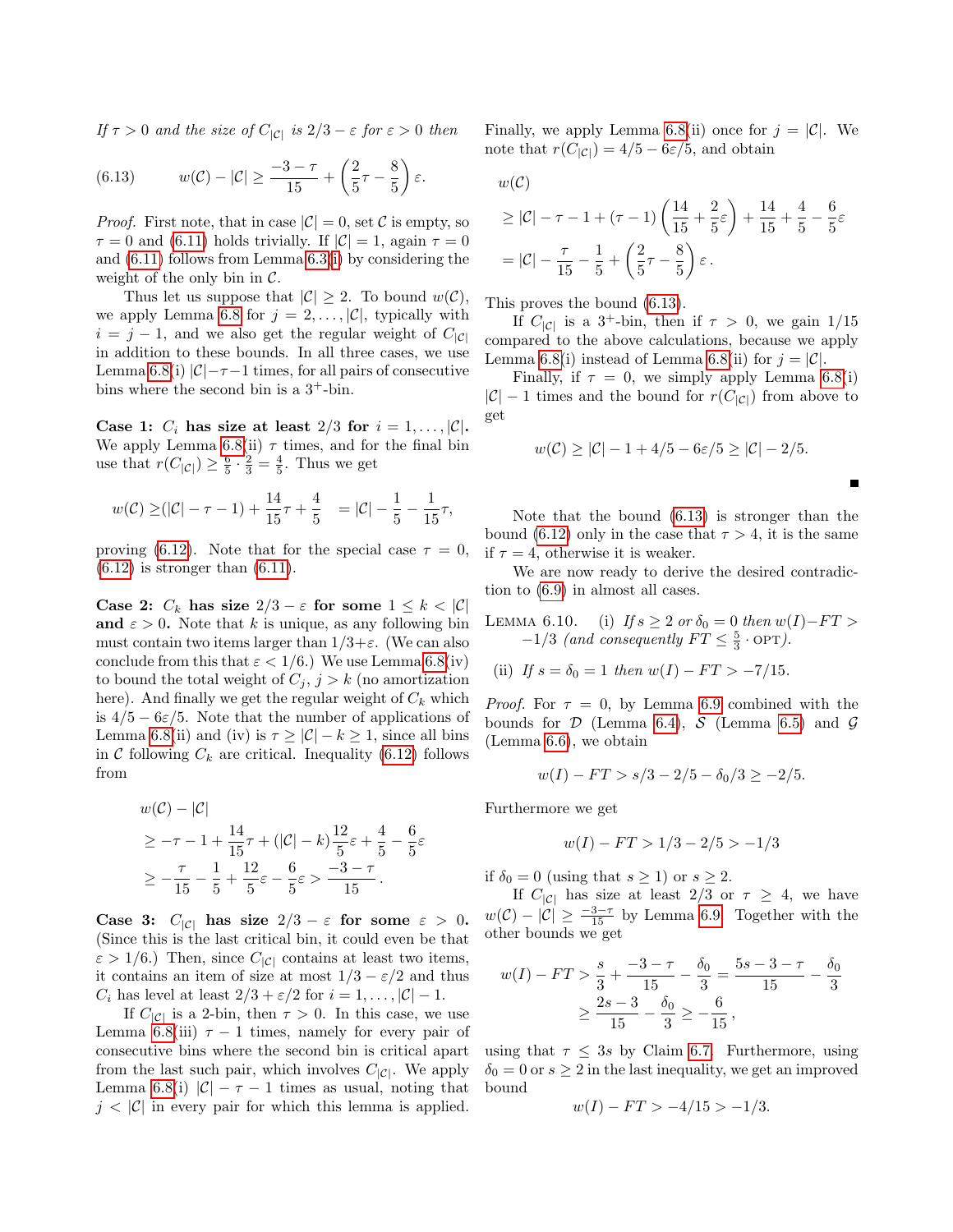If  $C_{|\mathcal{C}|}$  has size  $2/3 - \varepsilon$  and  $0 < \tau \leq 3$ , we obtain, using  $\varepsilon < 1/6$  (Lemma [6.3\)](#page-8-5),

$$
w(I) - FT > \frac{s}{3} + \frac{-3 - \tau}{15} + \left(\frac{2}{5}\tau - \frac{8}{5}\right)\varepsilon - \frac{\delta_0}{3}
$$
  
> 
$$
\frac{5s - 3 - \tau}{15} + \frac{1}{15}\tau - \frac{4}{15} - \frac{\delta_0}{3}
$$
  
= 
$$
\frac{5s - 7}{15} - \frac{\delta_0}{3} \ge -\frac{7}{15},
$$

Again, using  $\delta_0 = 0$  or  $s \geq 2$  in the last inequality, we get an improved bound

$$
w(I) - FT > -2/15 > -1/3.
$$

Lemma [6.10](#page-11-1) shows that  $FT$  is 5/3-competitive if each special bin contains a large item, except for the single remaining case  $s = \delta_0 = 1$ , where we have to work a bit harder.

**6.1** The case  $s = 1$  and  $\delta_0 = 1$  For  $s = 1$ , using Lemma  $6.2$ (ii) and Lemma  $6.10$ , we have

$$
FT < w(I) + \frac{7}{15} \le \frac{5}{3} \text{OPT} + \frac{7}{15}.
$$

If  $OPT \not\equiv 1 \pmod{3}$  then this and integrality of OPT and FT is enough to conclude that  $FT \leq \frac{5}{3}$ OPT. The only remaining case is that every bin in the optimal packing contains a large item (otherwise the bound on  $w(OPT)$ ) is tighter), and  $OPT \equiv 1 \pmod{3}$ .

Thus  $\text{OPT} = 3k + 1$  for some  $k \geq 0$ , and

$$
FT < \frac{5}{3}(3k+1) + \frac{7}{15} = 5k + 2 + \frac{2}{15},
$$

implying that  $FT \leq 5k+2$ . In fact, we have  $FT = 5k+2$ since  $(5k+1)/(3k+1) < 5/3$  for  $k > 0$ .

Using Lemma [6.3](#page-8-5)[\(iii\)](#page-8-4), the packing of FT has the following bins:

- z regular  $2^+$ -bins with a large item for some  $z \leq$  $3k - 1$ ,
- $3k+1-z$  dedicated bins including the bin of  $d_0$ ,
- one special bin with a large item, and
- 2k interesting bins (regular  $2^+$ -bins without large items).

Since  $s = 1$ , we have  $2k \geq 3$ , so  $k \geq 2$ , OPT  $\geq 7$  and  $FT > 12.$ 

<span id="page-12-0"></span>Claim 6.11. (i) The first interesting bin has level at least 3/4.

(ii) If  $k > 4$ , then the first two interesting bins both have level at least 3/4.

Proof. (i) Suppose the first interesting bin has level less than 3/4. Consider the other  $2k-1$  interesting bins. They contain at least  $4k - 2$  items of size more than 1/4, and there is one more in the special bin and one in  $d_0$ . These 4k items do not fit with the  $3k + 1$  large items in the optimal packing (only one fits in each bin), contradicting that  $\text{OPT} = 3k + 1$ .

(ii) Now suppose any of the first two interesting bins has level smaller than  $3/4$ . Then the other  $2k-2$ interesting bins contain at least  $4k - 4$  items greater than 1/4, plus the special item and  $d_0$ , we have  $4k-2$  $3k+1 =$  OPT (due to  $k > 3$ ), so they do not fit with the large items in the optimal packing.

<span id="page-12-1"></span>Claim 6.12. There are at least four interesting bins with level less than 3/4.

Proof. Suppose to the contrary that there are at most three interesting bins with level below 3/4. We apply Lemma [3.6](#page-4-2) to the three interesting bins with lowest level. (The total number of these bins is  $2k > 4$ .) There are  $3k + 1$  other bins (the bins with large items and the bin of  $d_0$ ) with average level more than 1/2. All other bins (the special bin and  $2k-3$  interesting bins) have level at least  $3/4$ . Thus we get for the total size that OPT ≥  $T > 2 + \frac{1}{2}(3k + 1) + \frac{3}{4}(2k - 2) = 3k + 1 =$  OPT, a contradiction.  $\blacksquare$ 

CLAIM 6.13. We have  $k = 3$ , there are six interesting bins, the first and last interesting bins have level at least 3/4, and the remaining four have level less than 3/4.

Proof. By Claim [6.11\(](#page-12-0)i) and Claim [6.12,](#page-12-1) there are at least five interesting bins. Since their number is  $2k$ , we find  $k \geq 3$ .

Consider the set  $\beta$  of interesting bins with level smaller than 3/4. Each bin  $B \in \mathcal{B}$  apart from possibly the first one is critical, as  $B$  may contain only items of size more than  $1/4$ :  $B$  can therefore not receive a large item (then its level would be more than 3/4 as soon as it got its second item), and  $B$  can only receive two items.

Now consider the last bin  $B \in \mathcal{B}$ . Claim [6.12](#page-12-1) implies that  $B$  is preceeded by at least three bins in  $\mathcal{B}$ , thus  $B$ as well as at least two other bins in  $\beta$  are critical. Since  $s = 1$ , it follows that there are at most four interesting bins before B, as otherwise a second special bin would have been created instead of packing the second item into B. To see this, note that of the two critical bins in  $\beta$  preceding  $B$ , only one is used as a match for the first special bin, and both these bins must have two items already (and hence, be critical) when  $B$  is opened, since none of these bins have large items.